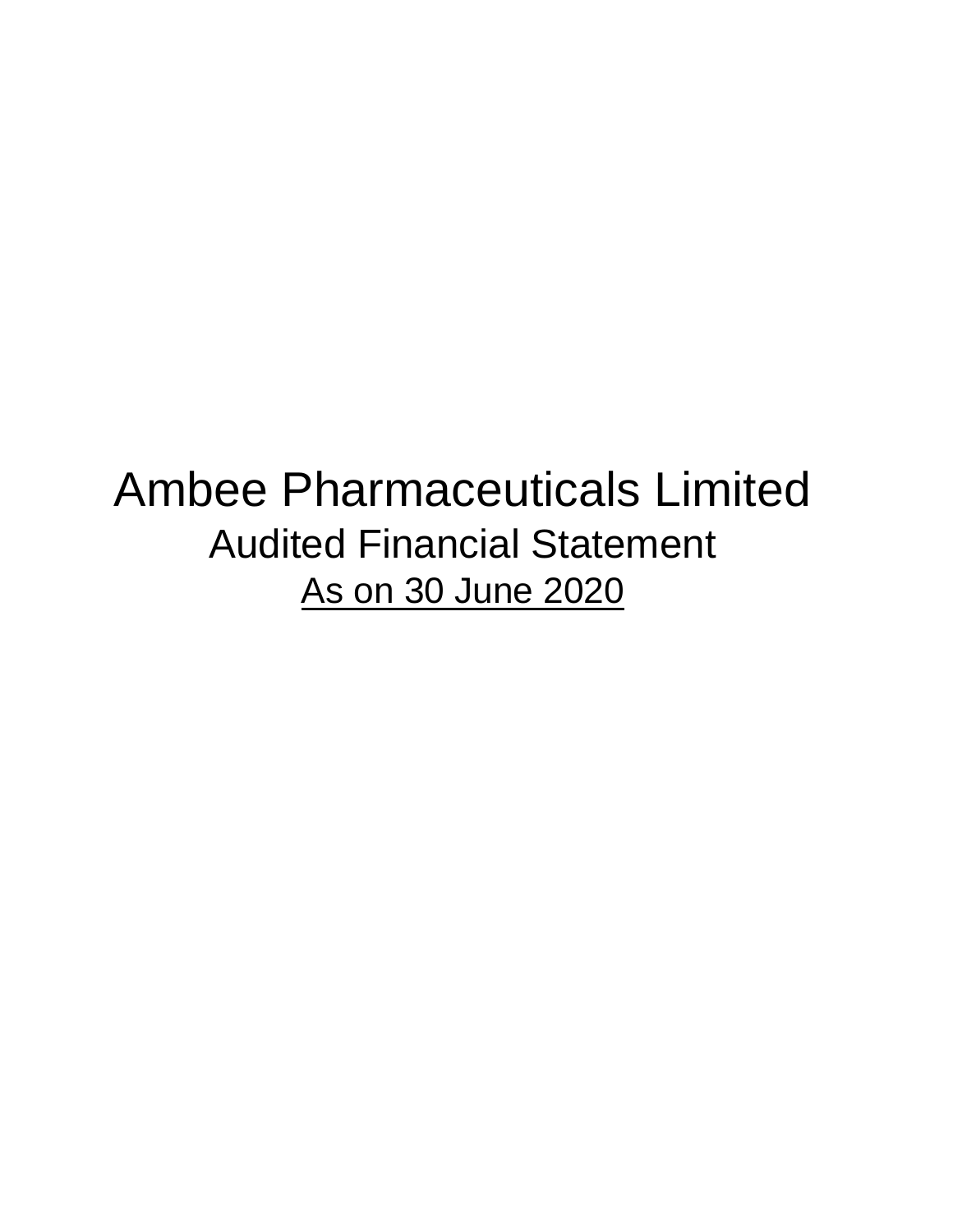# **AMBEE PHARMACEUTICALS LIMITED Statement of Financial Position As at June 30, 2020**

| <b>PARTICULARS</b>                       | <b>Notes</b> |              | <b>Amount in Taka</b> |  |
|------------------------------------------|--------------|--------------|-----------------------|--|
|                                          |              | 30-June-2020 | 30-June-2019          |  |
| <b>ASSETS</b>                            |              |              |                       |  |
| <b>Non-Current Assets</b>                |              | 106,483,632  | 109,130,839           |  |
| Property, Plant & Equipment              | 4.00         | 103,220,685  | 109,130,839           |  |
| Right-of-Use Asset                       | 5.00         | 3,262,947    |                       |  |
| <b>Current Assets</b>                    |              | 321,567,075  | 293,863,895           |  |
| Inventories                              | 6.00         | 160,254,507  | 144,527,601           |  |
| Accounts receivable and others           | 7.00         | 69,147,724   | 65,053,413            |  |
| Advances, Deposits and Pre-payments      | 8.00         | 81,049,010   | 78,714,862            |  |
| Cash & Cash Equivalents                  | 9.00         | 11,115,834   | 5,568,019             |  |
| <b>Total Assets</b>                      |              | 428,050,708  | 402,994,733           |  |
| <b>EQUITY &amp; LIABILITIES</b>          |              |              |                       |  |
| <b>Shareholders' Equity</b>              |              | 57,846,952   | 57,810,229            |  |
| Share Capital                            | 10.00        | 24,000,000   | 24,000,000            |  |
| Tax-Holiday Reserve                      | 11.00        | 5,134,154    | 5,134,154             |  |
| Retained Earnings                        |              | 28,712,798   | 28,676,075            |  |
| <b>Non-Current Liabilities</b>           |              | 9,691,981    | 9,462,116             |  |
| Deferred Tax Liability                   | 12.00        | 7,357,304    | 7,661,980             |  |
| Lease Finance (Non-Current Portion)      | 13.00        | 2,334,677    | 1,800,136             |  |
| <b>Current Liabilities and Provision</b> |              | 360,511,775  | 335,722,389           |  |
| Short Term Borrowings                    | 14.00        | 114,052,433  | 96,840,876            |  |
| Lease Finance (Current Portion)          | 13.00        | 2,702,832    | 4,303,037             |  |
| Creditors for Goods & Others             | 15.00        | 10,055,589   | 11,078,025            |  |
| Liabilities for Expenses                 | 16.00        | 9,546,351    | 11,251,507            |  |
| Liabilities for Other Finance            | 17.00        | 173,451,060  | 165,151,060           |  |
| Provision for Income Tax                 | 18.00        | 37,393,308   | 35,784,917            |  |
| Workers Profit Participation Fund        | 19.00        | 9,127,363    | 7,778,368             |  |
| <b>Unclaimed Dividend</b>                | 20.00        | 4,182,839    | 3,534,598             |  |
| <b>Total Equity and Liabilities</b>      |              | 428,050,708  | 402,994,733           |  |
| Net Asset Value (NAV) Per Share          | 28.00        | 24.10        | 24.09                 |  |

The annexed notes 01 to 40 form an integral part of these financial statements. These financial statements were approved by the Board of Directors on 07.06.2021 and signed on its behalf by:

**Sd/- Sd/- (Serajul Islam) (Sakina Miraly) (Nurjehan Hudda) Alternate Director Director Director In Place of Managing Director**

**Sd/-**

**Sd/- Chief Financial Officer Company Secretary**

**(A. K. M. Khairul Aziz) (Mohammad Amir Hossain) Sd/-**

As per our report of same date

Place: Dhaka **Shafiq Basak & Co.** Dated: June 09, 2021 **Chartered Accountants**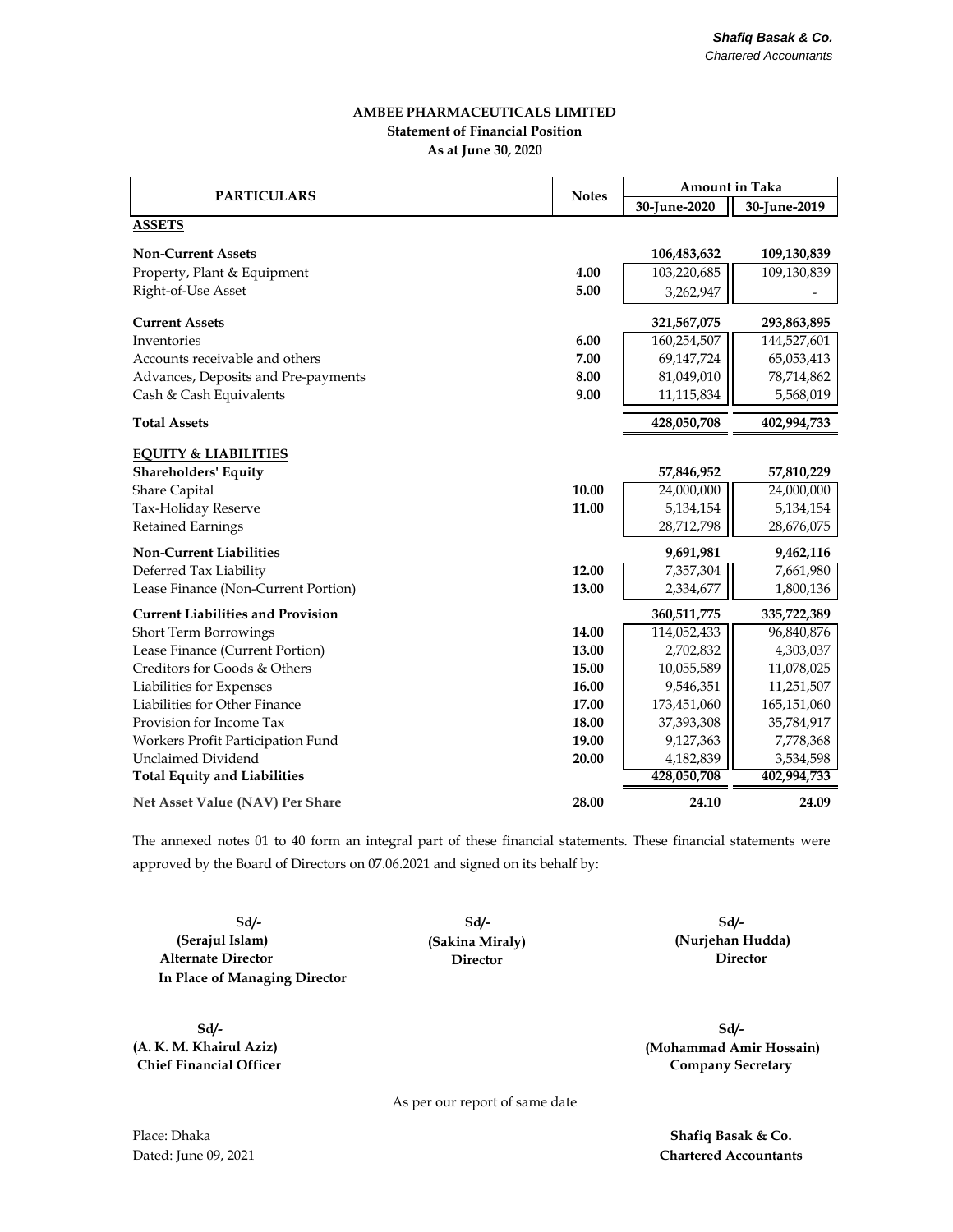# **AMBEE PHARMACEUTICALS LIMITED Statement of Profit or Loss and Other Comprehensive Income For the year ended June 30, 2020**

| <b>PARTICULARS</b>                         | <b>Notes</b> | <b>Amount in Taka</b> |                 |  |
|--------------------------------------------|--------------|-----------------------|-----------------|--|
|                                            |              | 30-June-2020          | 30-June-2019    |  |
| Revenue (Net)                              | 21.00        | 285,304,315           | 321,219,660     |  |
| Cost of Goods Sold                         | 22.00        | (136, 782, 450)       | (154, 235, 674) |  |
| <b>Gross Profit</b>                        |              | 148,521,865           | 166,983,986     |  |
| <b>Operating expenses</b>                  |              | (135, 675, 064)       | (145, 265, 565) |  |
| Administrative Expenses                    | 23.00        | (24,670,664)          | (25, 275, 753)  |  |
| Selling, Distribution & Marketing Expenses | 24.00        | (111,004,400)         | (119, 989, 812) |  |
| Profit from Operations                     |              | 12,846,801            | 21,718,421      |  |
| Finance Expenses                           | 25.00        | (7,646,341)           | (7,921,255)     |  |
| Profit before contribution to WPPF         |              | 5,200,460             | 13,797,165      |  |
| Contribution to WPPF                       | 26.00        | (260, 023)            | (689, 858)      |  |
| <b>Profit Before Tax</b>                   |              | 4,940,437             | 13,107,307      |  |
| <b>Income Tax Expenses</b>                 |              | (1,303,715)           | (9,740,293)     |  |
| For the year                               |              | (1,608,391)           | (3,846,493)     |  |
| <b>Earlier Years</b>                       |              |                       | (5,586,300)     |  |
| Deferred Tax                               |              | 304,676               | (307,500)       |  |
| Profit after Tax                           |              | 3,636,723             | 3,367,016       |  |
| Other Comprehensive Income                 |              |                       |                 |  |
| <b>Total Comprehensive Income</b>          |              | 3,636,723             | 3,367,016       |  |
| <b>Number of Shares</b>                    |              | 2,400,000             | 2,400,000       |  |
| Earnings per share (EPS) basic             | 27.00        | 1.52                  | 1.40            |  |

The annexed notes 01 to 40 form an integral part of these financial statements. These financial statements were approved by the Board of Directors on 07.06.2021 and signed on its behalf by:

**Sd/- Sd/- (Serajul Islam) (Sakina Miraly) (Nurjehan Hudda) Alternate Director Director Director In Place of Managing Director**

**Sd/-**

**Sd/-**

**(A. K. M. Khairul Aziz) (Mohammad Amir Hossain) Chief financial officer Company Secretary Sd/-**

As per our report of same date

Place: Dhaka **Shafiq Basak & Co.** Dated: June 09, 2021 **Chartered Accountants**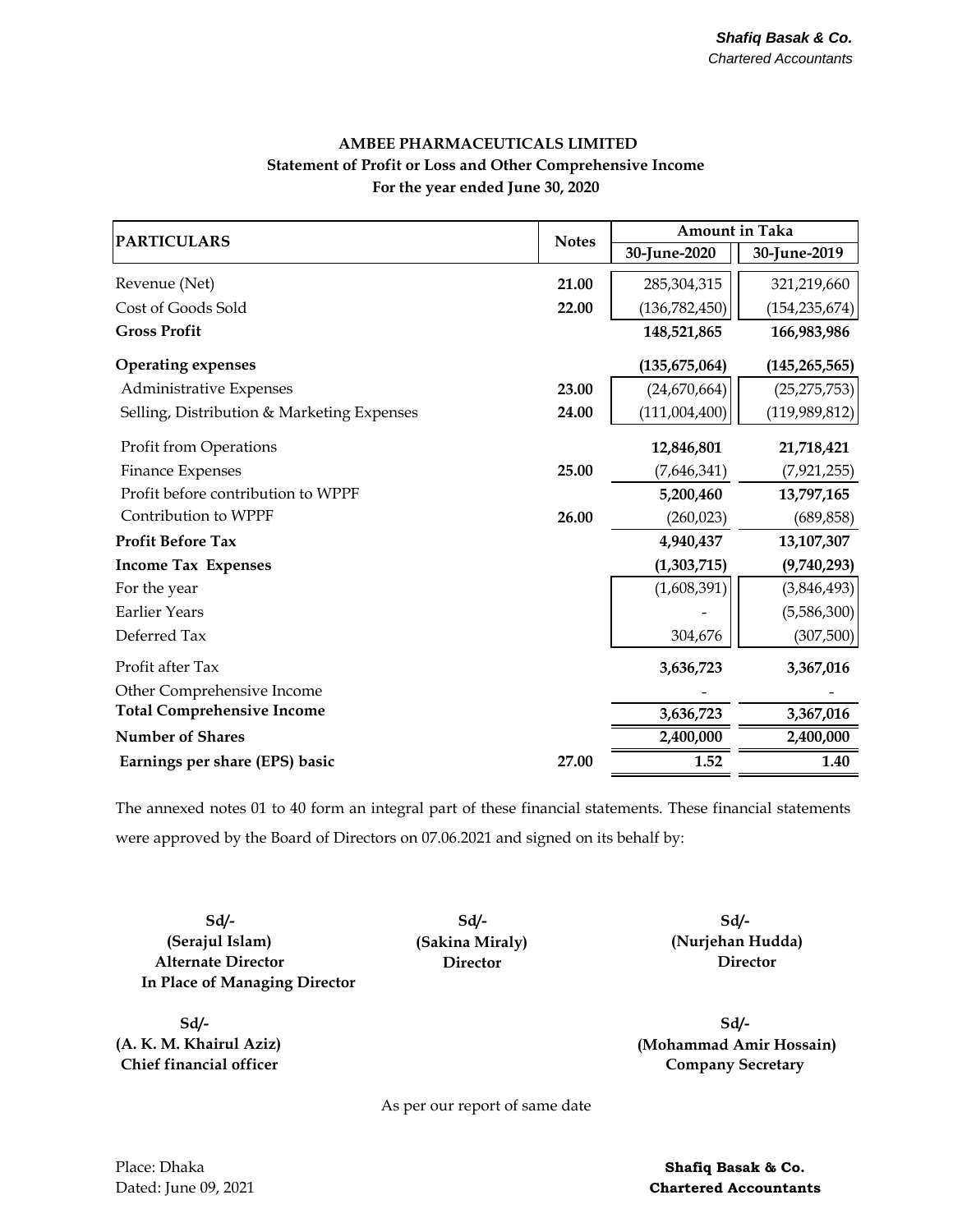# **AMBEE PHARMACEUTICALS LIMITED Statement of Changes in Equity For the year ended June 30, 2020**

|                                      | <b>Amount in Taka</b> |                                      |                             |              |
|--------------------------------------|-----------------------|--------------------------------------|-----------------------------|--------------|
| <b>PARTICULARS</b>                   | <b>Share Capital</b>  | <b>Tax Holiday</b><br><b>Reserve</b> | <b>Retained</b><br>Earnings | <b>Total</b> |
| Balance as on 01 July 2018           | 24,000,000            | 5,134,154                            | 32,509,059                  | 61,643,213   |
| Cash Dividend for the year 2017-2018 |                       |                                      | (7,200,000)                 | (7,200,000)  |
| Net Profit for the Year after Tax    |                       |                                      | 3,367,016                   | 3,367,016    |
| Balance as on 30 June 2019           | 24,000,000            | 5,134,154                            | 28,676,075                  | 57,810,229   |
| Balance as on 01 July 2019           | 24,000,000            | 5,134,154                            | 28,676,075                  | 57,810,229   |
| Cash Dividend for the year 2018-2019 |                       |                                      | (3,600,000)                 | (3,600,000)  |
| Net Profit for the Year after Tax    |                       |                                      | 3,636,723                   | 3,636,723    |
| Balance as on 30 June 2020           | 24,000,000            | 5,134,154                            | 28,712,798                  | 57,846,951   |

The annexed notes 01 to 40 form an integral part of these financial statements. These financial statements were approved by the Board of Directors on 07.06.2021 and signed on its behalf by:

**(Serajul Islam) Alternate Director In Place of Managing Director**

**Sd/- Sd/- Sd/- (Sakina Miraly) Director** 

 **(Nurjehan Hudda) Director**

**Sd/- (A. K. M. Khairul Aziz) Chief financial officer**

**Sd/- Company Secretary (Mohammad Amir Hossain)**

As per our report of same date

Place: Dhaka Dated: June 09, 2021

**Shafiq Basak & Co. Chartered Accountants**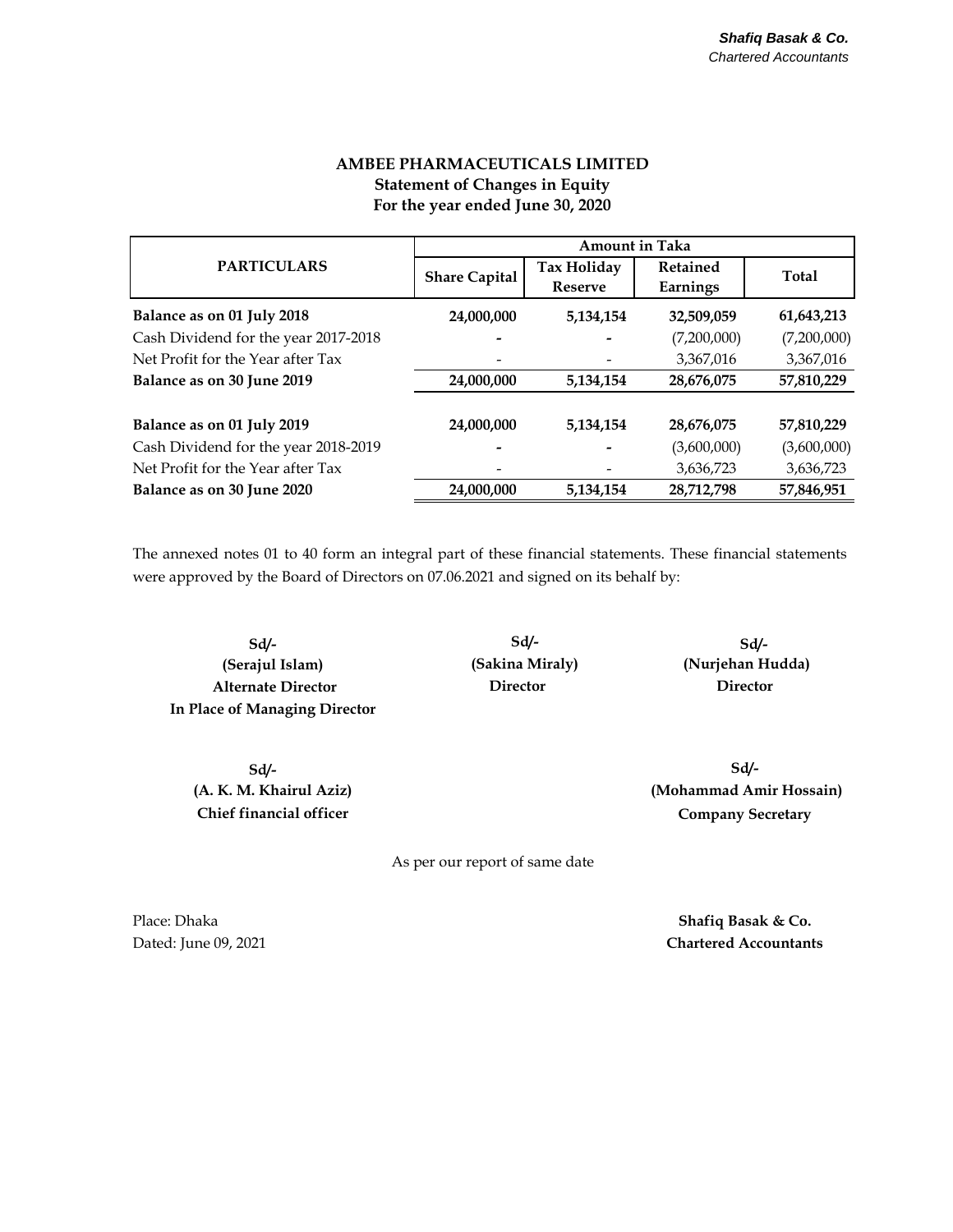# **AMBEE PHARMACEUTICALS LIMITED Statement of Cash Flows For the year ended June 30, 2020**

| <b>PARTICULARS</b>                                     |              | <b>Amount in Taka</b> |                 |
|--------------------------------------------------------|--------------|-----------------------|-----------------|
|                                                        |              | 30-June-2020          | 30-June-2019    |
| A) Cash Flows From Operating Activities:               |              |                       |                 |
| Cash receipts from customers & others                  |              | 281,210,004           | 328,718,649     |
| Payments for costs, expenses & others                  |              | (282, 298, 720)       | (275, 738, 341) |
| Cash Generated from operating activities               |              | (1,088,716)           | 52,980,307      |
| <b>Finance Expenses</b>                                |              | (7,646,341)           | (7,921,255)     |
| Income tax paid                                        |              | (3, 236, 315)         | (5,657,659)     |
| Net cash Generated from operating activities           |              | (11, 971, 372)        | 39,401,393      |
| B) Cash Flows From Investing Activities:               |              |                       |                 |
| <b>Purchase of Fixed Assets</b>                        |              | (712,000)             | (366, 850)      |
| Right-of-Use Asset                                     |              | (3,262,947)           |                 |
| Net cash (used in)/generated from investing activities |              | (3,974,947)           | (366, 850)      |
| C) Cash Flows From Financing Activities:               |              |                       |                 |
| Other Finance                                          |              | 8,300,000             | (20,079,999)    |
| Short Term Loan                                        |              | 17,211,557            | (6,734,474)     |
| Lease Finance                                          |              | (1,065,664)           | (8,650,920)     |
| Dividend paid                                          |              | (2,951,759)           | (10,660,290)    |
| Net cash used in financing activities                  |              | 21,494,134            | (46, 125, 682)  |
| D) Net change in Cash and Cash Equivalents (A+B+C)     |              | 5,547,815             | (7,091,139)     |
| E) Opening Cash and Cash Equivalents                   |              | 5,568,019             | 12,659,158      |
| F) Closing Cash and Cash Equivalents (D+E)             | (Note-9.00)  | 11,115,834            | 5,568,019       |
| Net Operating Cash Flow Per Share                      | (Note-29.00) | (4.99)                | 16.42           |

The annexed notes 01 to 40 form an integral part of these financial statements. These financial statements were approved by the Board of Directors on 07.06.2021 and signed on its behalf by:

**Sd/- Sd/- (Serajul Islam) (Nurjehan Hudda) Alternate Director Director In Place of Managing Director**

**Sd/- (A. K. M. Khairul Aziz) Chief Financial Officer**

**(Sakina Miraly) Director** 

**Sd/-**

**Sd/- (Mohammad Amir Hossain) Company Secretary**

Subject to our separate report of even date.

Place: Dhaka **Shafiq Basak & Co.**

Dated: June 09, 2021 **Chartered Accountants**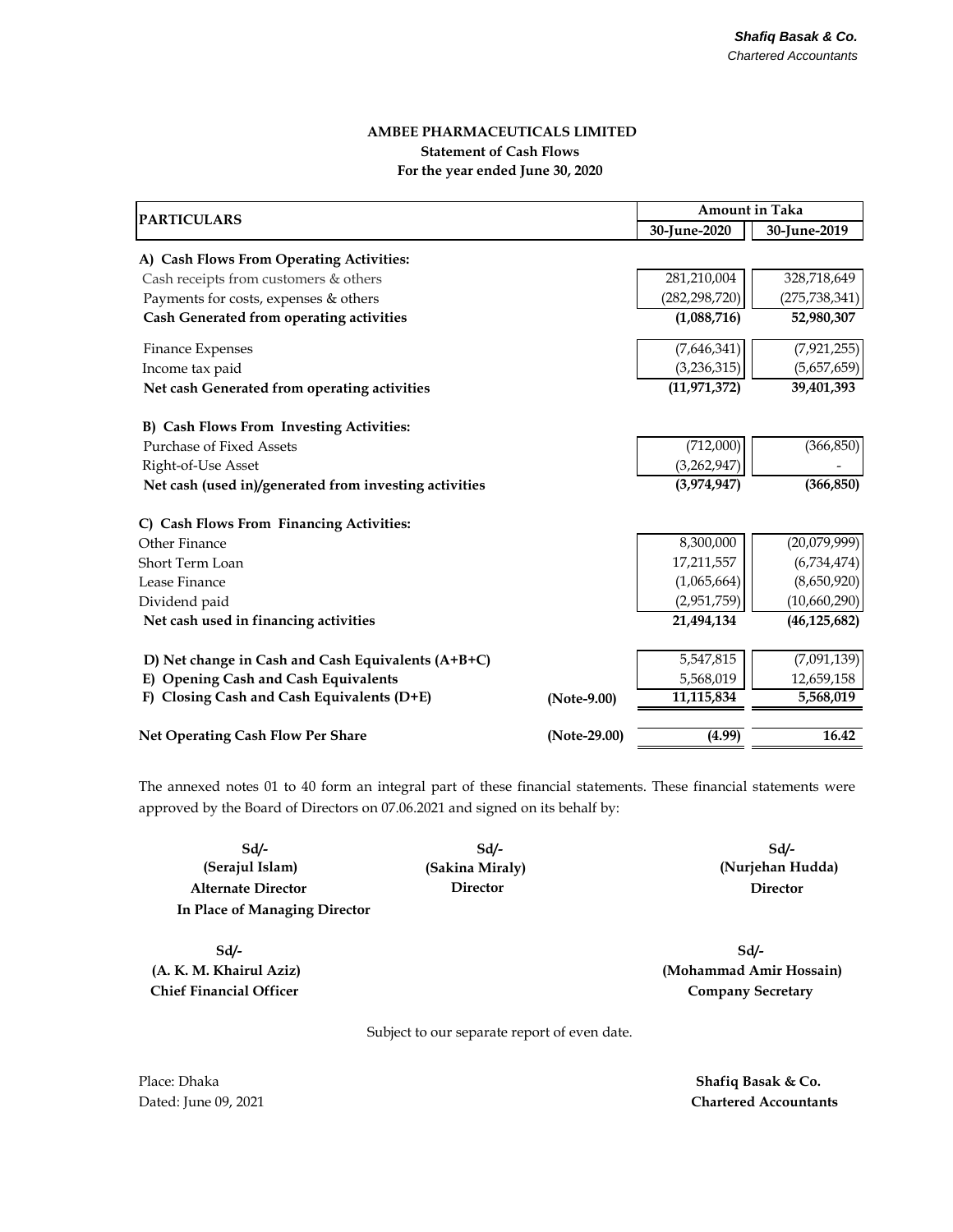# **AMBEE PHARMACEUTICALS LIMITED Accounting Policy and Explanatory Notes to the Financial Statements For the year ended June 30, 2020**

#### **1.00 Background and Introduction**

#### **1.01 Incorporation and legal status**

The Ambee Pharmaceuticals Limited (the "Company"), was incorporated in Bangladesh as a public company on 4th February, 1976. It commenced commercial operation in 1978 and went for public issue of shares in 1986. The shares of the Company are listed in the Dhaka and Chittagong Stock Exchanges of Bangladesh.

The registered office of the company is located at 184/1, Tejgaon I/A, Dhaka – 1208 and the manufacturing plant is located at same place at 184/1, Tejgaon I/A, Dhaka – 1208.

#### **1.02 Nature of business**

The nature of the company were manufacturing of pharmaceuticals drugs and medicines and sales thereof.

#### **2.00 Basis of preparation of financial statements**

#### **2.01 Basis of measurement**

The financial statements have been prepared on the Historical Cost convention. The financial statements therefore, do not take into consideration the effect of inflation.

#### **2.02 Statement of compliance**

The Financial Reporting Act, 2015 (FRA) was enacted in 2015. The Financial Reporting Council (FRC) under the FRA has been formed in 2017 but the Financial Reporting Standards (FRS) under this council is yet to be issued for public interest entities such as listed entities.

As the FRS is yet to be issued by FRC hence as per the provisions of the FRA (section-69), the financial statements have been prepared in accordance with International Financial Reporting Standards (IFRSs) and the Companies Act, 1994. The title and format of these financial statements follow the requirements of IFRSs which are to some extent different from the requirement of the Companies Act, 1994. However, such differences are not material and in the view of management, IFRS format gives a better presentation to the shareholders.

The Company also complied with the requirements of following laws and regulations from various Government bodies:

Bangladesh Securities and Exchange Rules, 1987;

The Income Tax Ordinance, 1984 with subsequent amendments;

The Income Tax Rules, 1984 with subsequent amendments;

The Value Added Tax Act, 2012 with subsequent amendments;

The Value Added Tax Rules, 2012 with subsequent amendments;

The Labour Law, 2006 with subsequent amendments in 2013; and

Others as applicable.

#### **2.03 Reporting Period**

The financial statements cover for the period of 12 months from July 01, 2019 to June 30, 2020.

#### **2.04 Authorization for Issue**

The financial statements have been authorized for issue by the Board of Directors on June 09, 2021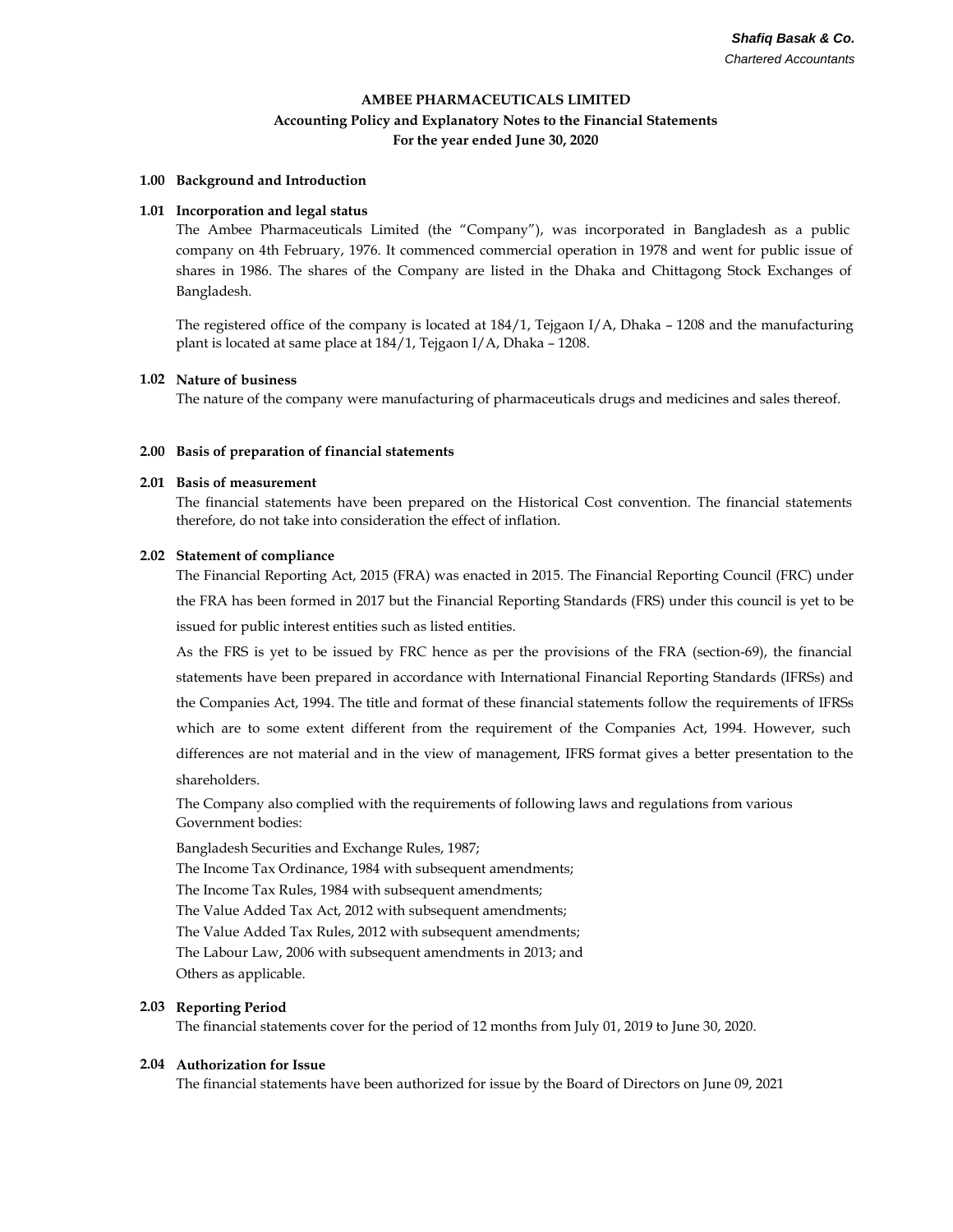#### **2.05 Functional and presentation currency**

The financial statements are prepared and presented in Bangladesh Currency (Taka), which is the Company's functional currency. Figures have been rounded off to the nearest Taka except where indicated otherwise.

#### **2.06 Comparative information**

Comparative information has been disclosed for all numerical information in the financial statements and also the narrative and descriptive information where it is relevant for understanding of the current period's financial statements.

Comparative information has been rearranged wherever considered necessary to ensure better presentation and comparability with the current period.

#### **2.07 Use of estimates and judgments**

The preparation of financial statements in conformity with International Financial Reporting Standards (IFRSs) including International Accounting Standards (IASs) require management to make judgments, estimates and assumptions that affect the application of accounting policies and the reported amounts of assets, liabilities, income and expenses, and for contingent assets and liabilities that require disclosure, during and at the date of the financial statements.

Actual results may differ from these estimates. Estimates and underlying assumptions are reviewed on an ongoing basis. Any revision of accounting estimates is recognized in the period in which the estimate is revised and in any future periods affected.

In particular, the key areas of estimation, uncertainty and critical judgments in applying accounting policies that have the most significant effect on the amounts recognized in the financial statements include depreciation, inventory valuation, current and deferred taxes, accrued expenses and other payables.

#### **3.00 Significant accounting policies**

The Company has consistently applied the following accounting policies to all periods presented in these financial statements. IFRS 16 Lease has been effective from this year.

#### **3.01 Property, plant and equipment**

#### **3.1.1 Recognition and measurement**

Items of property, plant and equipment excluding land are measured at cost less accumulated depreciation in compliance with the requirements of IAS 16: "Property, Plant and Equipment".

The cost of acquisition of an asset comprises of its purchase price and directly attributable cost of bringing the asset to its working condition for its intended use inclusive of inward freight, duties and non-refundable taxes.

#### **3.1.2 Maintenance activities**

The Company incurs maintenance costs for all its major items of property, plant and equipment. Repair and maintenance costs are charged as expenses when incurred. In the situation where it can be clearly demonstrated that the expenditure has resulted in an increase in the future economic benefit expected to be obtained from the use of the fixed assets, the expenditure is capitalized as an additional cost of the assets.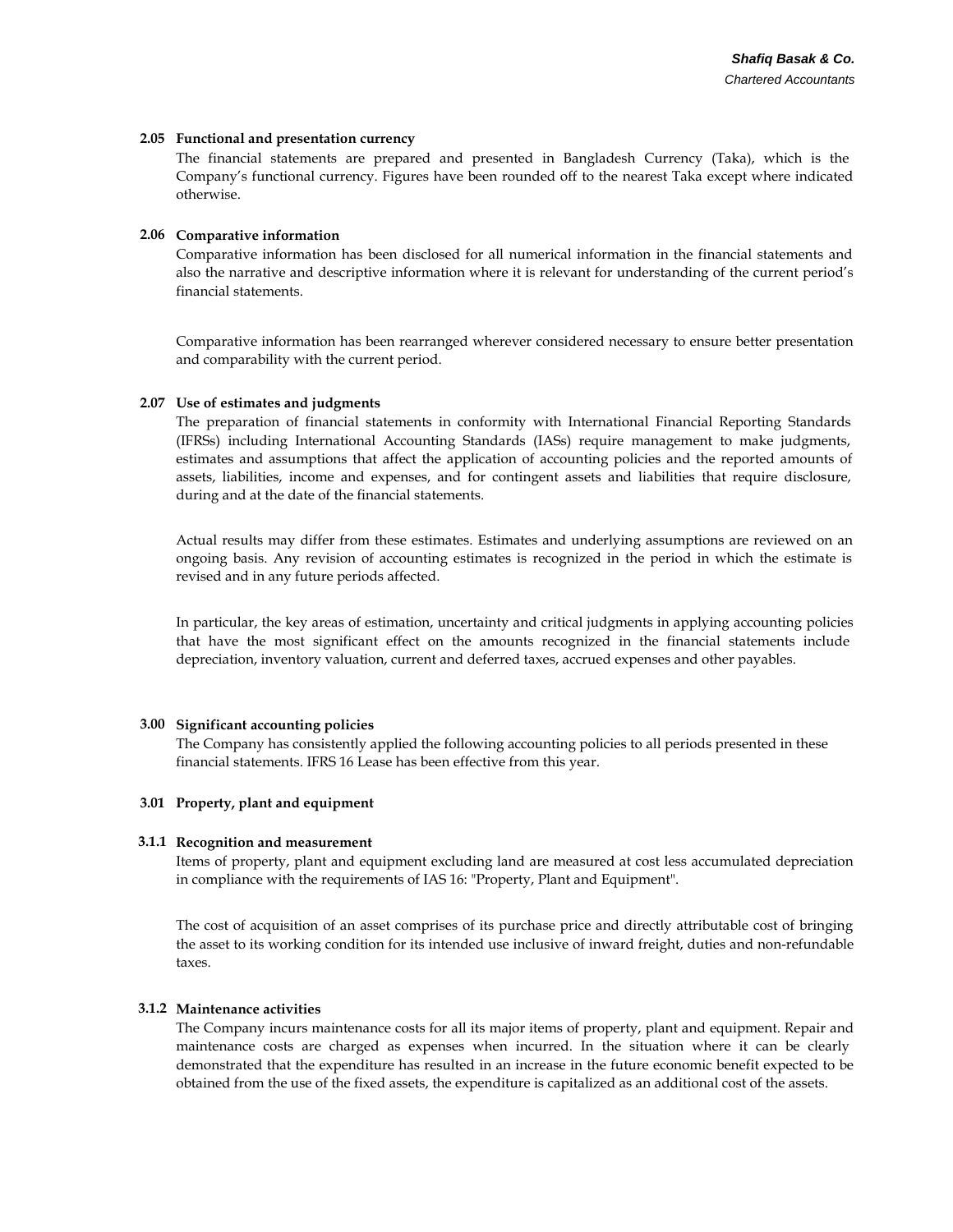#### **3.1.3 Depreciation**

Land is held on freehold basis and is not depreciated considering the infinite life. In respect of all other fixed assets, depreciation is charged using reducing balance method. Full month depreciation is charged on assets from when the assets are available for use while no depreciation is charged in the month of disposal. The Company reviews the non-current assets' useful life every year and there is no change in the estimated useful life.

The depreciation rates for the current and the previous year are as follows:

|                               | <b>Depreciation Rate</b> | <b>Depreciation Rate</b> |
|-------------------------------|--------------------------|--------------------------|
| Particulars                   | 30-Jun-20                | 30-Jun-19                |
| Factory Building              | 2.50%                    | 2.50%                    |
| Plant & Machinery             | 7.00%                    | 7.00%                    |
| Deep Tube Well                | 15.00%                   | 15.00%                   |
| Diesel Generating Set         | 15.00%                   | 15.00%                   |
| Loose Tools                   | 15.00%                   | 15.00%                   |
| Laboratory Equipment          | 10.00%                   | 10.00%                   |
| Electrical Installation       | 10.00%                   | 10.00%                   |
| Laboratory Glassware          | 15.00%                   | 15.00%                   |
| Production Equipment          | 10.00%                   | 10.00%                   |
| <b>Transport and Vehicles</b> | 20.00%                   | 20.00%                   |
| Motor Cycle                   | 20.00%                   | 20.00%                   |
| <b>Furniture and Fixtures</b> | 10.00%                   | 10.00%                   |
| Office Equipment              | 15.00%                   | 15.00%                   |
| Office By-cycles              | 20.00%                   | 20.00%                   |
| <b>Books</b>                  | 15.00%                   | 15.00%                   |
|                               |                          |                          |

#### **3.1.4 Retirements and disposals**

On disposal of fixed assets, the cost and accumulated depreciation are eliminated and gain or loss on such disposal is reflected in the statement of profit or loss and other comprehensive income, which is determined with reference to the net book value of the assets and net sale proceeds or realized amount.

#### **3.1.5 Impairment**

The Company assesses at each reporting date whether there is any indication that an asset may be impaired. If any such indication exists, the Company estimates the recoverable amount of the asset and impairment loss is recognized in the statement of profit or loss and other comprehensive income. There is no impairment loss during the year under review.

**3.1.6** The non-current assets which are not ready for use at the year end, are shown as capital work-in-progress and subsequently those assets would have to be transferred to property, plant and equipment when all the necessary works are completed.

#### **3.02 Right of Use Asset (ROU)**

All leasing arrangements except those having less than 12 months of useful life and underlying asset values of less than Taka 425,000 when new, have been capitalized as "right-of-use" asset with a corresponding financial liability on the financial position.

Leased assets are capitalized from the start date of the lease agreement at the present value of the future lease payments, based on the rate of interest entered in the asset master data. Low value (<Taka 425,000) and short term leases (<12months) have been excluded from the recognition requirements and charged to statement of profit or loss as rental costs. Lease reassessment and lease modification to increase/decrease the value of an asset depending on a change in scope of lease agreement can be made if necessary.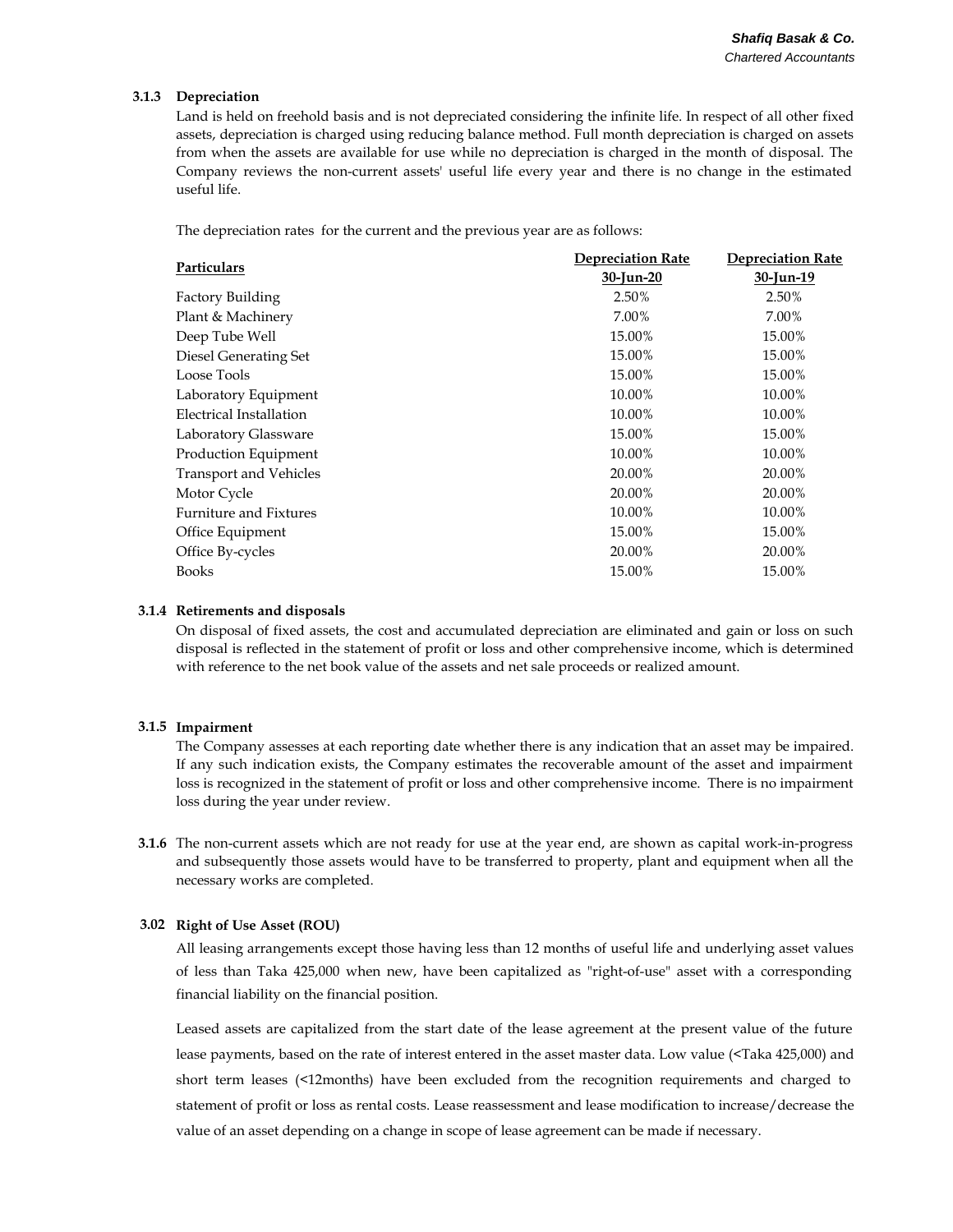The asset is written off on a straight-line basis over the tenure of the lease agreements. Hence, the useful life of any lease assets depends on the periods the assets can be used. The useful life of such assets are dependent on individual agreement and can vary from one agreement to another.

#### **3.03 Borrowing cost**

Borrowing costs are recognized as expenses in the period in which they are incurred unless capitalization of such is allowed under *IAS 23: "Borrowing Costs".*

#### **3.04 Accounts receivable and others**

Accounts receivable are initially recognized at invoice amounts which is the fair value of the consideration given in return.

Provisions for doubtful debts are made where there is evidence of a risk of non-payment, taking into account aging, previous experience as well as general economic conditions and ultimately the prospects of realisability.

#### **3.05 Inventories**

Inventories are carried at the lower of cost and net realizable value as prescribed by IAS 2: "Inventories". Cost is determined on a weighted average cost basis. Net realizable value of the finished goods is determined at selling price in the ordinary course of business less costs to sell, while raw and packing materials as well as accessories and components are valued at cost including expenses incurred for acquiring the inventories.

#### **3.06 Provisions**

A provision is recognized in the financial statements when the Company has a legal or constructive obligation as a result of a past event, it is probable that an outflow of economic benefits will be required to settle the obligation and a reliable estimate can be made of the amount of the obligation. Provision is ordinarily measured at the best estimate of the amount to be required to settle the present obligation at the date of statement of financial position.

#### **3.07 Employee benefits**

The Company operates a defined contributory provident fund and gratuity plans for its eligible permanent employees. The eligibility is determined according to the terms and conditions set forth in respective deeds. The details of employee benefits are as under:

#### **(a) Provident fund (Defined Contribution Plan)**

The Company has a recognized provident fund scheme (Defined Contribution Plan) for employees of the Company eligible to be members of the fund in accordance with the rules of the provident fund constituted under an irrevocable trust. All permanent employees contribute a certain percentage of their basic salary to the provident fund and the Company also makes equal contribution.

The Company recognizes contribution to defined contribution plan as an expense when an employee has rendered services against such contribution. The legal and constructive obligation is limited to the amount it agrees to contribute to the fund.

#### **(b) Contribution to workers' profit participation / welfare funds**

This represents 5% of net profit before tax contributed by the Company as per provisions of the Labour Law, 2006 with subsequent amendments and is transferred to Ambee Pharmaceuticals Limited Workers' Welfare Fund (the Fund). The trustee of the fund manages the distribution of the WPPF according to the guidelines of the Labour Law, 2006 with subsequent amendments.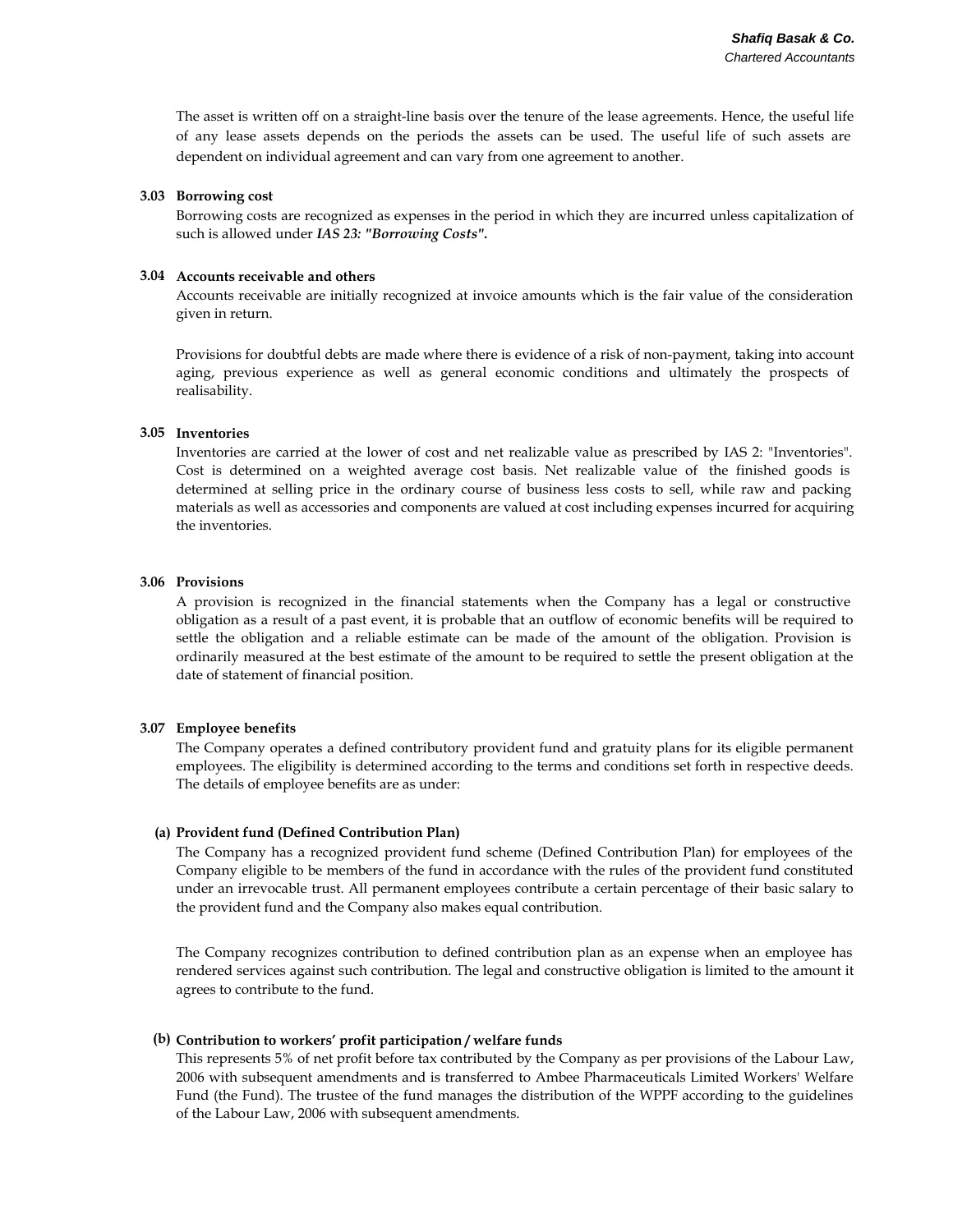#### **3.08 Revenue recognition**

- **(a)** The Company recognizes as revenue the amount that reflects the consideration to which the Company expects to be entitled to receive in exchange for goods or services when (or as) it transfers control to the customer. To achieve that core principle, this standard (IFRS 15) establishes a five-step model as follows:
	- Identify the contract with a customer;
	- Identify the performance obligations in the contract;
	- Determine the transaction price;
	- Allocate the transaction price to the performance obligations in the contract; and
	- Recognize revenue when (or as) the entity satisfies a performance obligation.

Considering the five steps model, the Company recognizes revenue when (or as) the Company satisfies a performance obligation by transferring a promised goods to a customer. Goods is considered as transfer when (or as) the customer obtains control of that goods. Revenue from sale of goods is measured at the fair value of the consideration received or receivable net off returns and allowances, trade discounts, rebates and Value Added Tax (VAT).

- **(b)** Cash dividend income on investment in shares is recognized on approval of said dividend in the Annual General Meeting. Stock dividend is accounted for at zero value.
- **(c)** Interest income is recognized on cash basis.

#### **3.09 Leases**

The Company assesses at contract inception whether a contract is, or contains, a lease. That is, if the contract conveys the right to control the use of an identified asset for a period in exchange for consideration.

#### **Company as a Lessee**

The Company applies a single recognition and measurement approach for all leases, except for short-term leases and leases of low-value assets. The Company recognizes lease liabilities to make lease payments and right-of-use assets representing the right to use the underlying assets.

#### **i) Right-of-Use Assets**

The Company recognizes right-of-use assets at the commencement date of the lease (i.e., the date the underlying asset is available for use). Right-of-use assets are measured at cost, less any accumulated depreciation and impairment losses, and adjusted for any measurement of lease liabilities. The cost of rightof-use assets includes the amount of lease liabilities recognised and lease payments made at or before the commencement date.

#### **ii) Lease Liabilities**

At the commencement date of the lease, the Company recognises lease liabilities measured at the present value of lease payments to be made over the lease term. In calculating the present value of lease payments, the Company uses its incremental borrowing rate at the lease commencement date because the interest rate implicit in the lease is not readily determinable. After the commencement date, the amount of lease liabilities is increased to reflect the accretion of interest and reduced for the lease payments made. In addition, the carrying amount of lease liabilities is remeasured if there is a modification, a change in the lease term, a change in the lease payments or a change in the assessment of an option to purchase the underlying asset.

#### **iii) Short-Term Leases and Leases of Low-Value Assets**

The Company does not apply the recognition and measurement requirements of IFRS 16 to short-term leases (leases of less than 12 months maximum duration). It also does not apply the recognition and measurement requirements of IFRS 16 to leases for which the underlying assets are low value (i.e. less than Taka 425,000 when new). Lease payments on short-term leases and leases of low-value assets are recognised as expense on a straight-line basis over the lease term.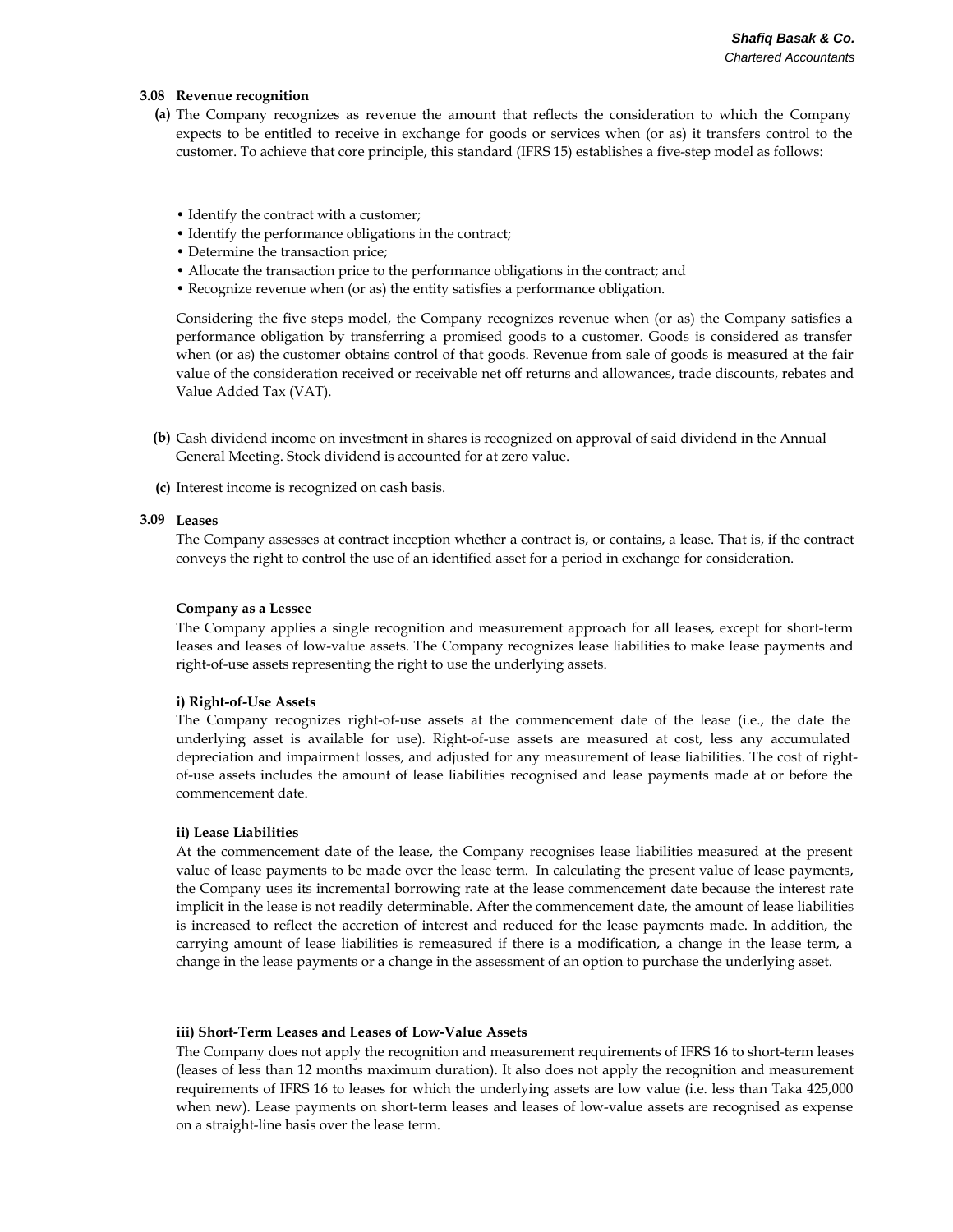#### **3.10 Income Tax Expense**

#### **(a) Current tax**

Income tax expense for current year is recognised on the basis of Company's computation based on the best estimated assessable profit for the year at the applicable tax rate pursuant to provisions of Income Tax Ordinance, 1984. The tax rates for the period is applied based on the enacted tax rates in the relevant Finance Acts.

#### **(b) Deferred tax**

Deferred tax is provided in full, using the balance sheet method, on temporary differences arising between the tax base of assets and liabilities and their carrying amounts in the financial statements in accordance with the provisions of IAS 12: "Income Taxes". Current ruling tax rate is used in the determination of deferred income tax.

No deferred tax was accounted for in these financial statements for the export unit as no temporary difference arises due to the fact that tax deducted at source from export collection is considered to be the final discharge of tax liability as per prevailing tax law.

#### **3.11 Earnings per share (EPS)**

This has been calculated in compliance with the requirements of IAS 33: "Earnings per share". Earnings per share equals the basic earnings divided by the weighted average number of ordinary shares outstanding during the period.

#### **3.12 Foreign currency transactions**

Foreign currency transactions are recorded at the applicable rates of exchange ruling at the transaction date.

The monetary assets and liabilities, denominated in foreign currencies at the financial position date are translated at the applicable rates of exchange ruling at that date. Exchange differences are treated as revenue/expense in compliance with the provisions of IAS 21: "The Effects of Changes in Foreign Exchange Rates".

#### **3.13 Proposed dividend**

The amount of proposed dividend has not been accounted for but disclosed in the notes to accounts along with dividend per share in accordance with the requirements of *IAS 1: "Presentation of Financial Statements".* Also, the proposed dividend has not been considered as "Liability" in accordance with the requirements of I*AS 10: "Events after the Reporting Period",* because no obligation exists at the time of approval of accounts and recommendation of dividend by the Board of Directors.

Dividend proposed by the Board of Directors for the period under review shall be accounted for after the approval of shareholders in the Annual General Meeting and in the period of such approval.

#### **3.14 Events after reporting period**

Events after reporting period that provide additional information about the Company's position at the date of statement of financial position are reflected in the financial statements. Events after reporting period that are not adjusting events are disclosed in the notes, when material.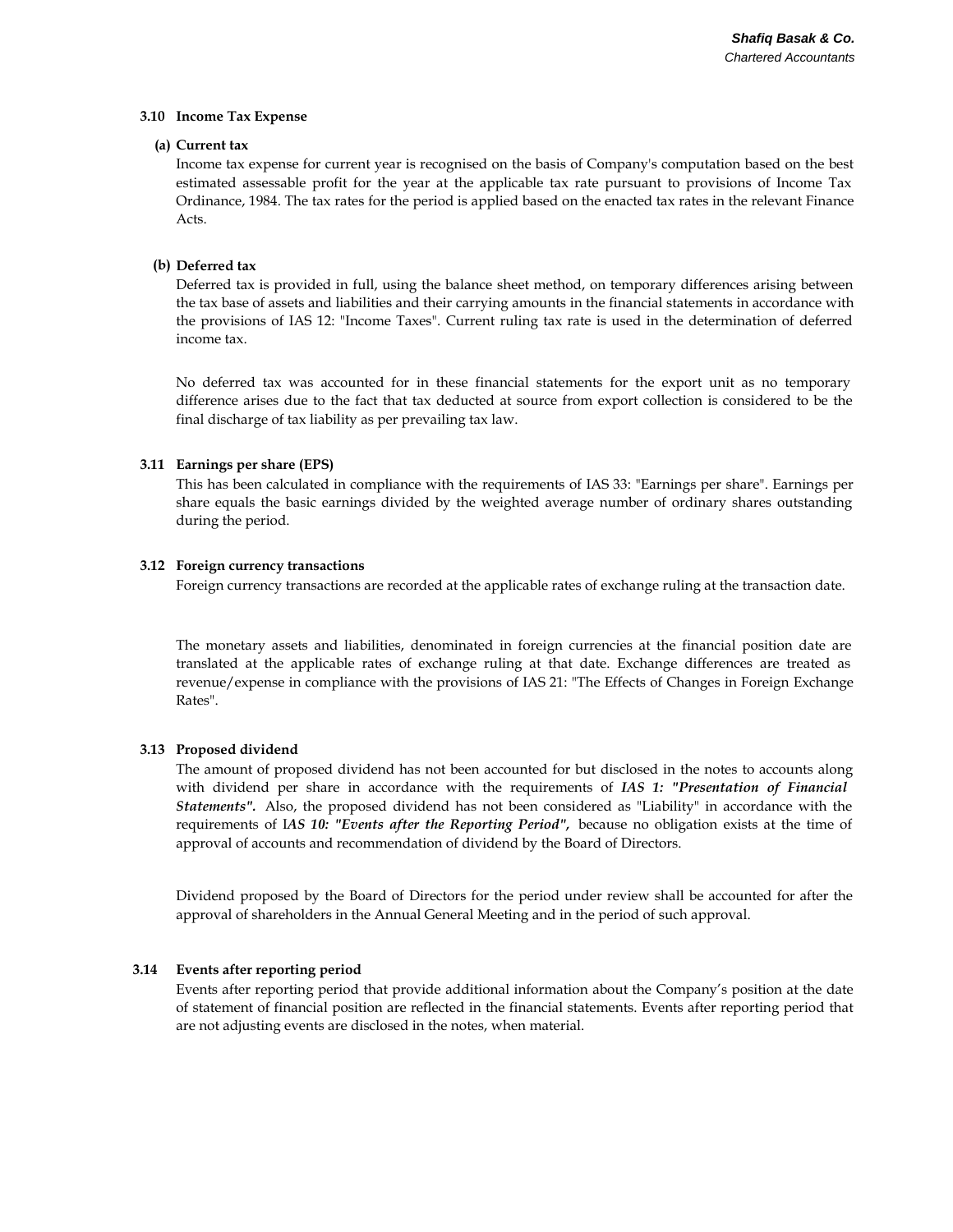#### **3.15 Statement of cash flows**

The statement of cash flows has been prepared in accordance with the requirements of IAS 7: "Statement of Cash Flows". The cash generated from operating activities has been reported using the direct method as prescribed by the Securities and Exchange Rules, 1987 and following the benchmark treatment of IAS 7, whereby major classes of gross cash receipts and gross cash payments from operating activities are disclosed.

In accordance with the gazette notification dated 08 August 2018 from Bangladesh Securities and Exchange Commission, an additional disclosure on reconciliation of net profit with cash flows from operating activities making adjustments for non-cash items, non-operating and net changes in operating accruals has been provided under note 35 in the notes to the accompanying financial statements.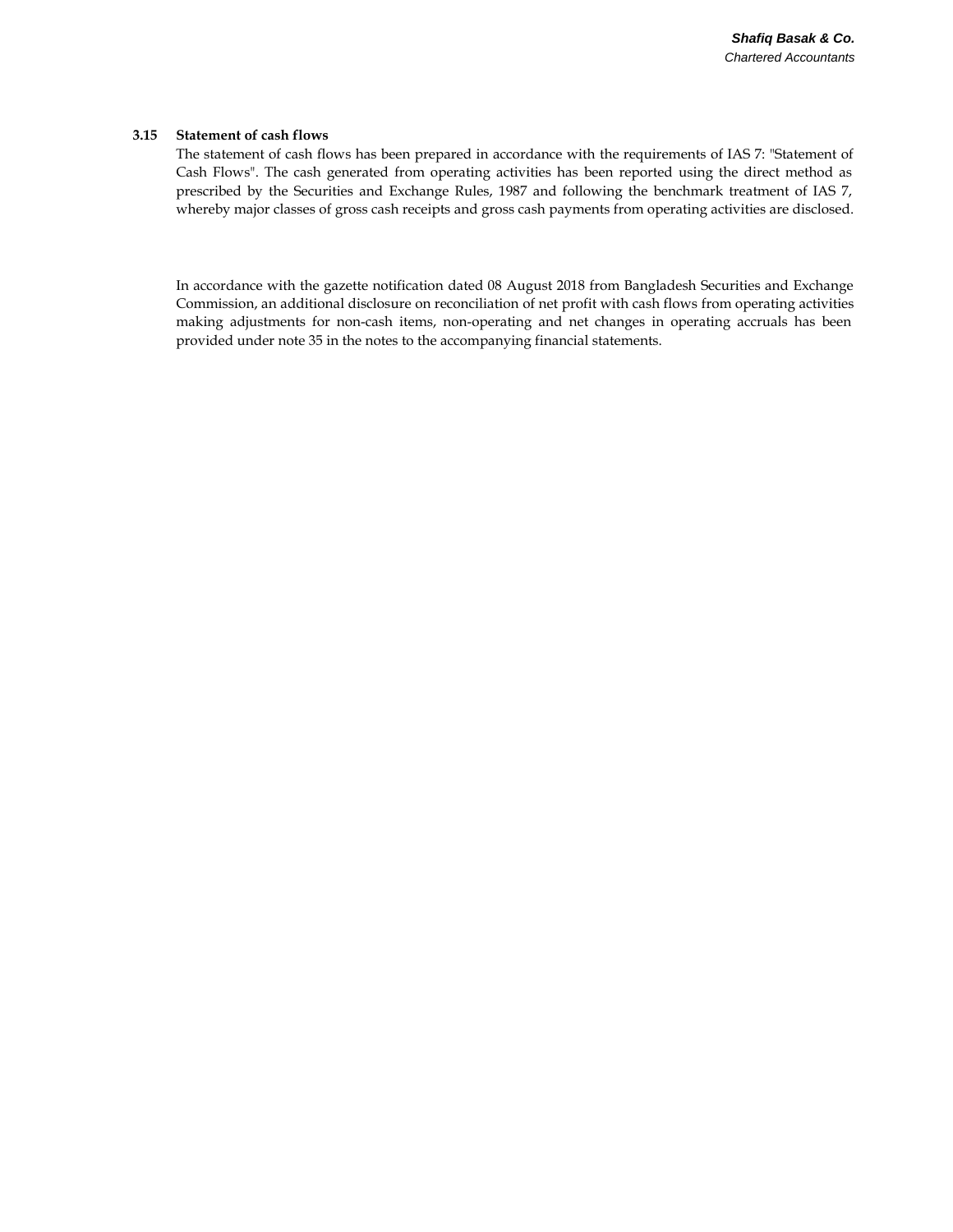| <b>Note</b>    | Particulars                                                              | <b>Amount in Taka</b> |               |
|----------------|--------------------------------------------------------------------------|-----------------------|---------------|
| <b>Sl. No.</b> |                                                                          | 30-June-2020          | 30-June-2019  |
| 4.00           | Property plant & Equipment:                                              |                       |               |
|                | A) Cost:                                                                 |                       |               |
|                | Opening Balance                                                          | 227,620,209           | 227, 253, 359 |
|                | Add: Addition during the year                                            | 712,000               | 366,850       |
|                | Less: Adjustment during the year                                         |                       |               |
|                | Closing balance(A)                                                       | 228,332,209           | 227,620,209   |
|                |                                                                          |                       |               |
|                | <b>B)</b> Accumulated Depreciation:                                      |                       |               |
|                | <b>Opening Balance</b>                                                   | 118,489,370           | 110,634,097   |
|                | Add: Addition during the year                                            | 6,622,154             | 7,855,272     |
|                | Less: Adjustment during the year                                         |                       |               |
|                | <b>Closing Balance (B)</b>                                               | 125,111,524           | 118,489,370   |
|                | Written Down Value (A-B)                                                 | 103,220,686           | 109,130,839   |
|                | Details of Property Plant & equipment Schedule are shown in annexure - A |                       |               |
|                |                                                                          |                       |               |
| 5.00           | Right of Use Asset (ROU), Net                                            |                       |               |
|                | Balance as at 1st July, 2019                                             | 4,571,387             |               |
|                | Add: Addition During the Year                                            |                       |               |
|                | Less: Depreciation Charged During the Year                               | 1,308,440             |               |
|                | Written Down Value as at 30th June, 2020                                 | 3,262,947             |               |
| 5.01           | Leases                                                                   |                       |               |
|                | Opening Balance as at 1st July, 2019                                     | 4,347,387             |               |
|                | Add: Interest Accrued                                                    | 320,866               |               |
|                | Less: Payments                                                           | 1,430,880             |               |
|                | Closing Balance as at 30 June, 2020                                      | 3,237,373             |               |
|                | Lease Liabilities Recognized in Statement of Financial Position          |                       |               |
|                | Lease Liability - Net off Current Maturity                               | 1,751,722             |               |
|                | Lease Liability - Current Maturity                                       | 1,485,651             |               |
|                |                                                                          | 3,237,373             |               |
| 6.00           | Inventories                                                              |                       |               |
|                |                                                                          |                       |               |
|                | Raw materials                                                            | 58,842,258            | 53,359,376    |
|                | Packing materials                                                        | 30,838,162            | 24,694,796    |
|                | Promotional materials                                                    | 756,542               | 763,559       |
|                | Work-in-process                                                          | 4,777,545             | 5,554,308     |
|                | Finished goods                                                           | 64,768,000            | 59,323,562    |
|                | Materials-in-transit                                                     | 272,000               | 832,000       |
|                |                                                                          | 160,254,507           | 144,527,601   |
| 7.00           | <b>Accounts Receivables and Others</b>                                   |                       |               |
|                | Aging of the accounts receivable is given below:                         |                       |               |
|                | Above six months                                                         | 32,568,770            | 29,887,781    |
|                | Below six months                                                         | 36,578,954            | 35,165,632    |
|                |                                                                          | 69,147,724            | 65,053,413    |
|                |                                                                          |                       |               |

Accounts receivable is considered good in terms of security and previous collection history. Party wise balance of receivable was not available.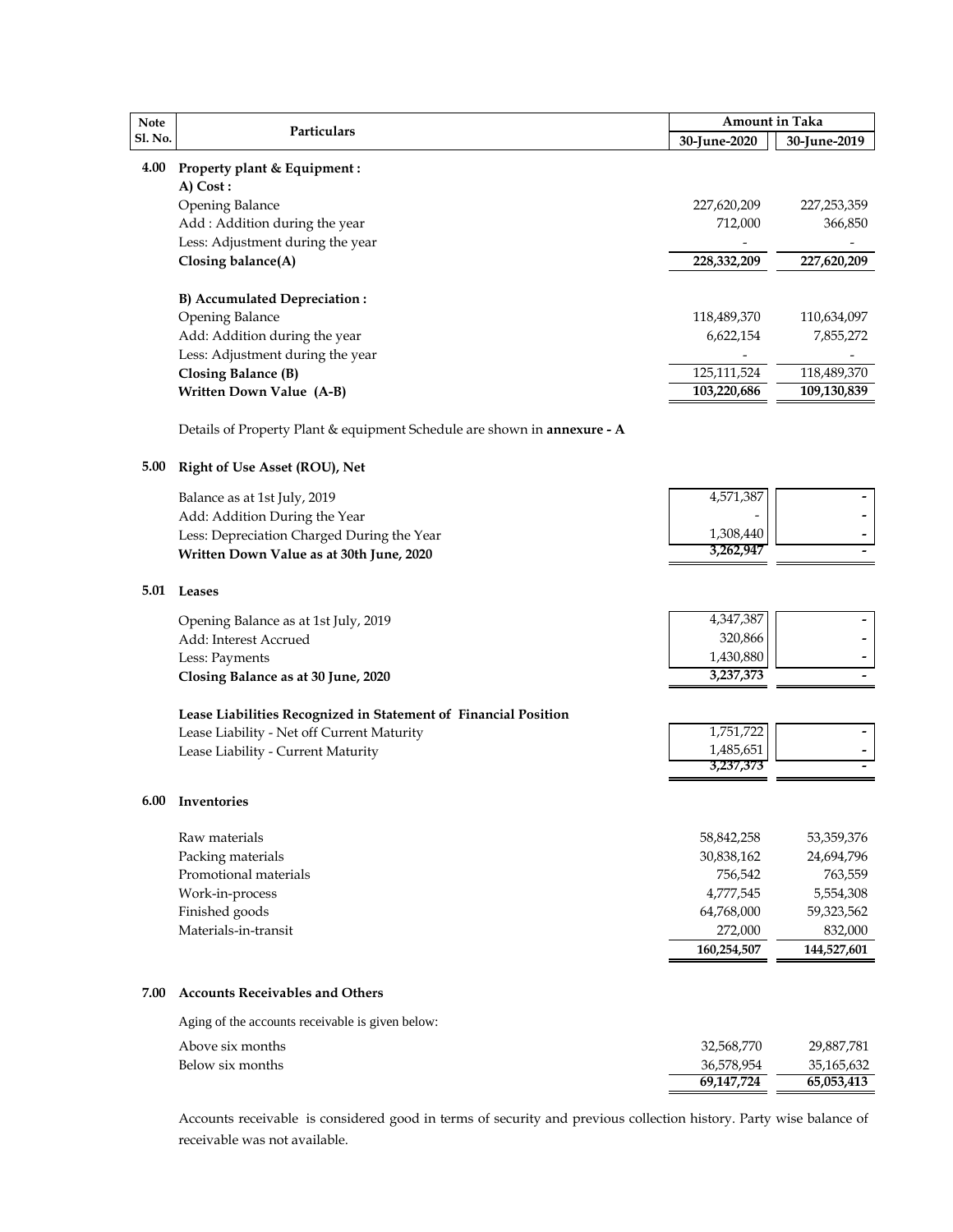| <b>Note</b>    | Particulars                                                                     | <b>Amount in Taka</b> |              |
|----------------|---------------------------------------------------------------------------------|-----------------------|--------------|
| <b>Sl. No.</b> |                                                                                 | 30-June-2020          | 30-June-2019 |
| 8.00           | <b>Advances, Deposits and Prepayments</b>                                       |                       |              |
|                | <b>Advances</b>                                                                 | 79,439,830            | 75,211,715   |
|                | Advances to staff                                                               | 1,541,405             | 1,701,090    |
|                | <b>Advance Rent</b>                                                             | 118,000               | 341,000      |
|                | Income tax                                                                      | 47,594,323            | 44,358,008   |
|                | Against Purchases and Expenses                                                  | 9,756,354             | 9,554,820    |
|                | Associated Undertaking                                                          | 20,429,747            | 19,256,797   |
|                | <b>Deposit and Prepayments</b>                                                  | 1,609,180             | 3,503,147    |
|                | VAT deposit                                                                     |                       | 1,333,967    |
|                | L/C Margin                                                                      | 272,000               | 832,000      |
|                | Guarantee Margin                                                                | 20,715                | 20,715       |
|                | <b>Other Deposits</b>                                                           | 1,291,465             | 1,291,465    |
|                | Pre-payments                                                                    | 25,000                | 25,000       |
|                |                                                                                 | 81,049,010            | 78,714,862   |
| 9.00           | <b>Cash and Cash Equivalents</b>                                                |                       |              |
|                | Cash in hand                                                                    | 10,273,942            | 3,939,711    |
|                | Cash at banks:                                                                  | 841,892               | 1,628,308    |
|                | In current account                                                              | 760,377               | 1,546,793    |
|                | In in-operative account                                                         | 81,515                | 81,515       |
|                |                                                                                 | 11,115,834            | 5,568,019    |
| 10.00          | <b>Share Capital</b>                                                            |                       |              |
|                | <b>Authorized</b>                                                               |                       |              |
|                | 2,500,000 Ordinary shares of Taka 10 each                                       | 25,000,000            | 25,000,000   |
|                | Issued, Subscribed and paid-up Capital By Cash                                  |                       |              |
|                | 1,821,008 Ordinary Shares of Tk. 10 each fully paid up in cash.                 | 18,210,080            | 18,210,080   |
|                | Other than Cash                                                                 |                       |              |
|                | 178,992 Ordinary Shares of Tk. 10 each paid-up in full for consideration other- | 1,789,920             | 1,789,920    |
|                | wise than cash.                                                                 |                       |              |
|                | By issue of Bonus Share                                                         |                       |              |
|                | 400,000 Bonus Shares of Tk.10 each Issued for the year 2013                     | 4,000,000             | 4,000,000    |
|                |                                                                                 | 24,000,000            | 24,000,000   |
|                | a) Composition of Shareholdings                                                 |                       |              |
|                |                                                                                 |                       |              |

|                                  | 30-June-2020 |               | 30-June-2019 |               |
|----------------------------------|--------------|---------------|--------------|---------------|
|                                  | No of Shares | $\frac{0}{0}$ | No of Shares | $\frac{0}{0}$ |
| Sponsors, Directors & Associates | 1,591,329    | 66.31         | 1,591,329    | 66.31         |
| ICB & Institutions               | 132.601      | 5.53          | 83.520       | 3.48          |
| Foreign Investors                | 214,790      | 8.95          | 214,790      | 8.95          |
| General Public                   | 461.280      | 19.22         | 510.361      | 21.26         |
|                                  | 2,400,000    | 100           | 2,400,000    | 100           |

#### **b) The distribution schedule of the shares as at 30 June 2020 is given below:**

|                             | Number of           |               |                |
|-----------------------------|---------------------|---------------|----------------|
| <b>Range of Holdings</b>    | <b>Shareholders</b> | No. of Shares | Holdings $(\%$ |
| $01$ to $500$ shares        | 2635                | 222,843       | 9.29%          |
| 501 to 5,000 shares         | 216                 | 250.057       | 10.42%         |
| 5,001 to 10,000 shares      | 2                   | 10.539        | $0.44\%$       |
| 10,001 to 20,000 shares     | 4                   | 54,807        | 2.28%          |
| 20,001 to 30,000 shares     | 2                   | 55,695        | 2.32%          |
| 30,001 to 40,000 shares     | 0                   |               | $0.00\%$       |
| 40,001 to 50,000 shares     | 3                   | 144,120       | $6.01\%$       |
| 50,001 to 100,000 shares    | 0                   |               | $0.00\%$       |
| 100,001 to 1,000,000 shares |                     | 214,790       | 8.95%          |
| Over 1,000,000 shares       |                     | 1.447.149     | 60.30%         |
|                             | 2.864               | 2.400.000     | 100.%          |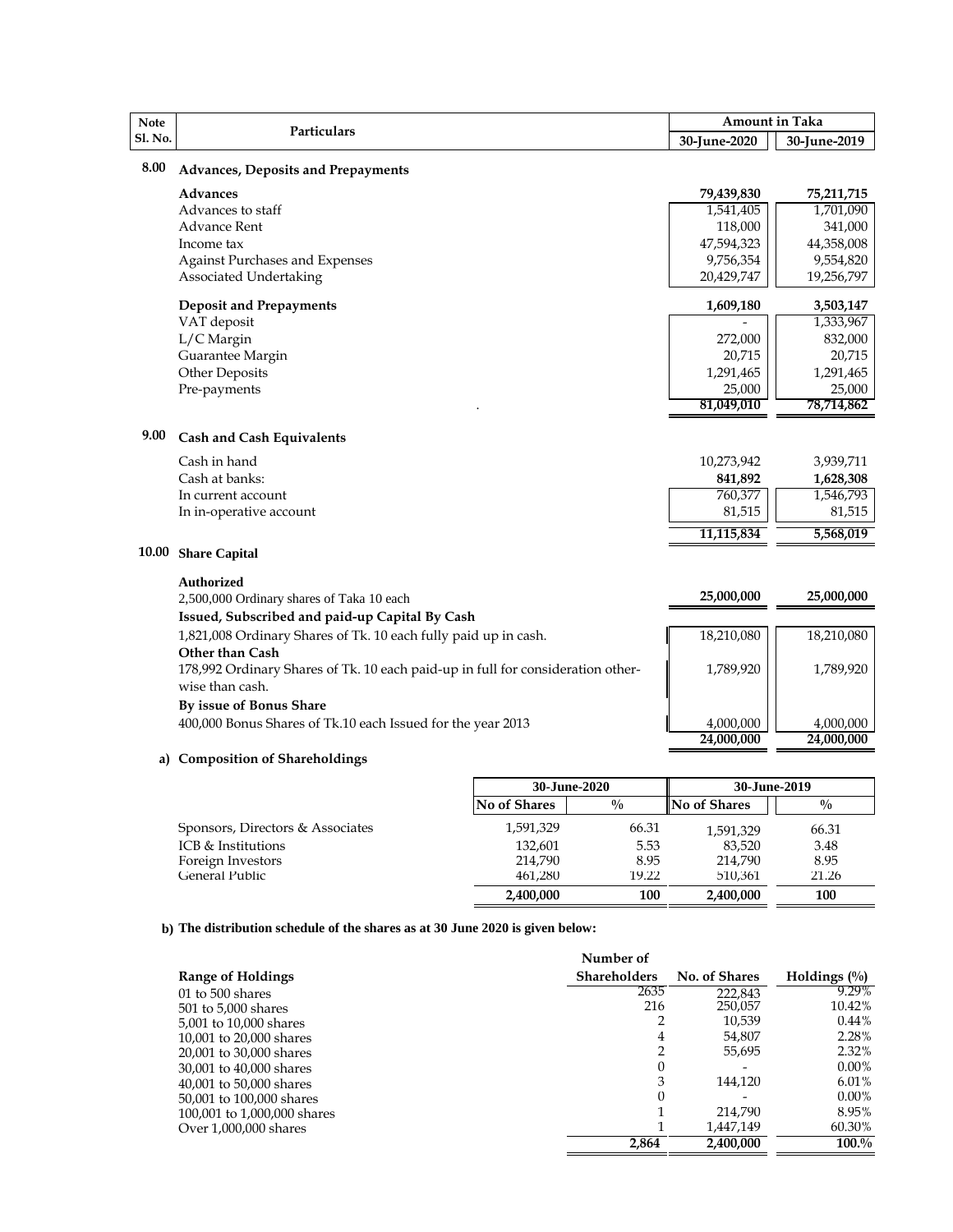| <b>Note</b>    | <b>Particulars</b>        | <b>Amount in Taka</b> |              |
|----------------|---------------------------|-----------------------|--------------|
| <b>Sl. No.</b> |                           | <b>30-June-2020</b>   | 30-June-2019 |
|                |                           |                       |              |
|                | 11.00 Tax-Holiday Reserve | 5,134,154             | 5,134,154    |

This was created out of Tax-Holiday Profit to invest in the same undertaking or in any new industrial undertaking or in stocks and shares of a public company or in government bonds or securities or for other purposes as specified in this respect as one of the condition of granting Tax Holiday. But no such investment has been made.

#### **12.00 Deferred Tax Liability**

| Carrying value of depreciable fixed assets           | 52,971,144   | 60,097,101     |
|------------------------------------------------------|--------------|----------------|
| Tax Base Value                                       | (23,516,354) | (29, 449, 182) |
|                                                      | 29,454,790   | 30,647,919     |
| Temporary difference for IFRS 16: Lease (Note-12.01) | (25,574)     |                |
| Tax Base Value                                       |              |                |
|                                                      | (25, 574)    |                |
| Net taxable temporary difference-Liabilities         | 29,429,216   | 30,647,919     |
| Tax Rate                                             | 25.00%       | 25.00%         |
| Deferred Tax Liability - Closing                     | 7,357,304    | 7,661,980      |
| Deferred Tax Liability-Opening                       | 7,661,980    | 7,354,480      |
| Deferred Tax Expenses (Income) for the year          | 304,676      | (307,500)      |

**12.01** The temporary difference figure has been computed by deducting ROU Assets from Lease liabilities and multiply by 25% tax rate thereon in order to calculate deferred tax (assets)/liability value.

#### **13.00 Lease Finance**

| Loan from GSP Finance                                                 | 1,800,136   | 6,103,173   |
|-----------------------------------------------------------------------|-------------|-------------|
| Less: Current Portion of long term loan being payable within one year | (1,217,181) | (4,303,037) |
|                                                                       | 582,955     | 1,800,136   |
| <b>Obligation Under Finance Leases</b>                                |             |             |
| Gross Finance Lease-minimum lease liability                           |             |             |
| Within one year                                                       | 1,395,462   | 4,878,040   |
| After one year                                                        | 614,460     | 2,009,922   |
| Total                                                                 | 2,009,922   | 6,887,962   |
| Less: Future finance charges on finance lease liability               | 209,786     | 784,789     |
| <b>Present Value of Finance Lease liability</b>                       | 1,800,136   | 6,103,173   |
| This consist of as follows:                                           |             |             |
| Within one year                                                       | 1,217,181   | 4,303,037   |
| Within two to five years                                              | 582,955     | 1,800,136   |
| <b>Total Present Value of Finance Lease liability</b>                 | 1,800,136   | 6,103,173   |
|                                                                       |             |             |
| Effective interest rate for the said loan was as follows:             |             |             |
| October 03,2016 to August 30,2019 @ 16% per annum                     |             |             |
|                                                                       |             |             |

November 09,2016 to October 05,2019 @ 16% per annum February 15,2017 to January 15,2020 @ 16% per annum February 05,2017 to November 05,2020 @ 16% per annum

#### **14.00 Short Term Borrowings**

| Letter of Trust Receipt | 61.870.116  | 45.799.485 |
|-------------------------|-------------|------------|
|                         | 114,052,433 | 96,840,876 |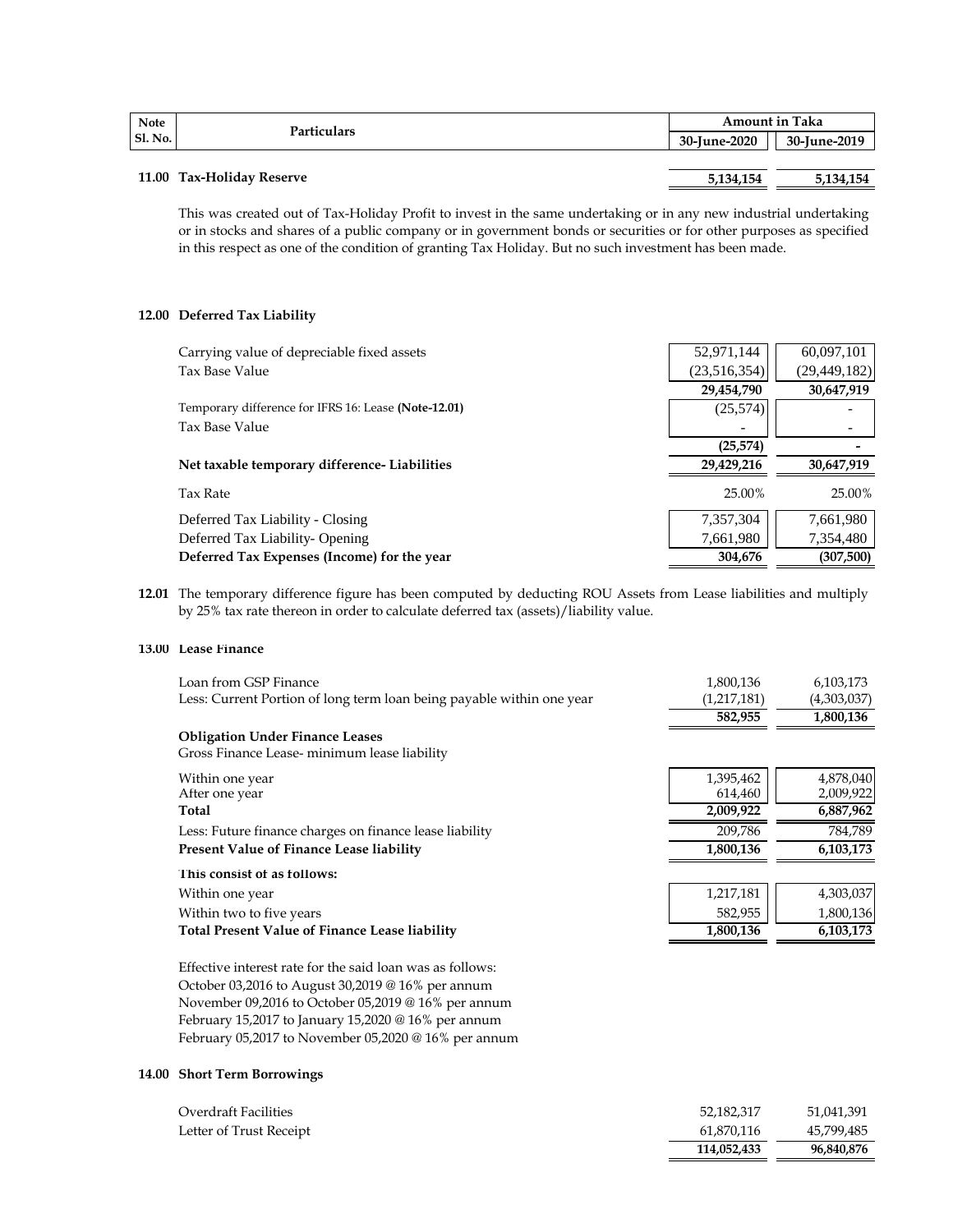| <b>Note</b>    | Particulars | Amount ın    | Taka         |
|----------------|-------------|--------------|--------------|
| <b>Sl. No.</b> |             | 30-June-2020 | 30-June-2019 |

#### **15.00 Creditors for Goods & Others**

This represents amounts due to various suppliers of raw, packing and stores materials, the ageing of which liability is as follows:

| Above six months                           |            |            |
|--------------------------------------------|------------|------------|
| Below six months                           | 10.055.589 | 11.078.025 |
|                                            | 10.055.589 | 11.078.025 |
| Party wise details are not made available. |            |            |

# **16.00 Liabilities for Expenses**

This represents provision for various expenses (e.g. remuneration and allowances, salaries and wages, utilities bills etc.) which have fallen due as on 30th June, 2019, ageing of which liability is as follows

| Above six months                          |           |            |
|-------------------------------------------|-----------|------------|
| Below six months                          | 9,546,351 | 11,251,507 |
|                                           | 9,546,351 | 11,251,507 |
| Details of above balance are given below: |           |            |
| Salary, wages & Allowance                 | 7,278,235 | 8,864,384  |
| Postage Expenses                          | 2,578     | 3,250      |
| Director Remuneration                     | 500,000   | 500,000    |
| Electricity, Gas & Water                  | 590,775   | 576,637    |
| Audit Fees                                | 402,500   | 402,500    |
| Telephone Bill                            | 296,583   | 280,341    |
| TA/DA & Other                             | 475,681   | 624,394    |
|                                           | 9,546,352 | 11,251,506 |

#### **17.00 Liabilities for other Finance**

| Opening Balance                           | 165,151,060 | 185,231,059  |
|-------------------------------------------|-------------|--------------|
| Add. Addition during the year             | 18,000,000  |              |
| Vat payable                               | 18,000,000  |              |
| Loan from Aziz Mohammad Bhai              |             |              |
| Less: Adjustment during the year          | (9,700,000) | (20,080,000) |
| Vat Paid                                  | (700,000)   | (12,080,000) |
| Interest paid                             |             |              |
| Loan Refund to Aziz Mohammad Bhai         | (9,000,000) | (8,000,000)  |
|                                           | 173,451,060 | 165,151,060  |
| Details of above balance are given below: |             |              |
| Employees Income Tax                      | 701,137     | 701,137      |
| Refund Warrant Payable                    | 13,000      | 13,000       |
| <b>Share Application Money</b>            | 500         | 500          |
| Vat Payable                               | 41,736,732  | 24,436,732   |
| Income Tax deduction from Supplier        | 431,369     | 431,369      |
| Provident Fund Payable                    | 1,916,358   | 1,916,358    |
| Loan from Mr. Aziz Mohammad Bhai          | 108,650,308 | 117,650,308  |
| Interest Payable                          | 20,001,655  | 20,001,655   |
|                                           | 173.451.060 | 165.151.060  |

Out of total balance of Tk 173,451,060.00 an amount of Tk 108,451,060.00 is payable to Aziz Mohammad Bhai, Chairman of the Company as disclosed at Note # 32 "Related party transactions" During the year Taka 9,000,000 has been paid/adjusted with the balance payable to him for payment towards salary and others of his personal staff. No details of interest payable amounting to Taka 20,001,655 was available which is coming from previous years.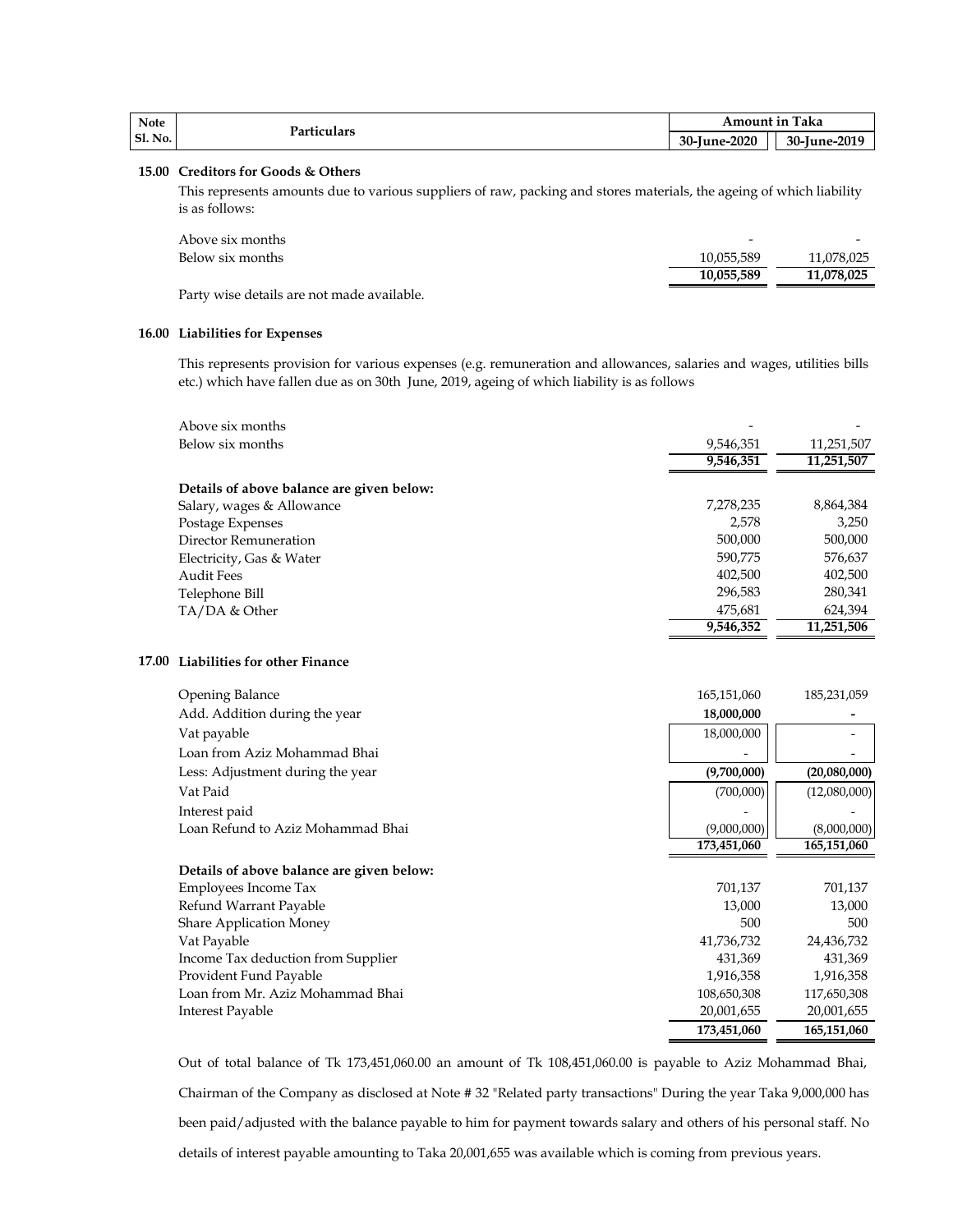| <b>Note</b>    | Particulars | Amount in '  | Taka         |
|----------------|-------------|--------------|--------------|
| <b>Sl. No.</b> |             | 30-June-2020 | 30-June-2019 |

#### **18.00 Provision for Income Tax**

|                                       | 37,393,308 | 35.784.917  |
|---------------------------------------|------------|-------------|
| Adjustment for the year 2012 and 2014 | -          | (5,586,300) |
| Provision for the year                | 1,608,391  | 3.846.493   |
| Opening Balance                       | 35.784.917 | 37,524,724  |

Income tax assessment up to 2008 and 2012, 2014 are completed. Assessment for the years 2009, 2010, 2011, 2013, 2015-2016, 2016-2017, 2017 -2018, 2018-2019 are finalized and in appeal. Income tax assessment for the year 2019- 2020 is filed for assessment.

#### **19.00 Workers Profit Participation Fund (WPPF)**

| <b>Opening Balance</b>                    | 7,778,368                | 6,719,088 |
|-------------------------------------------|--------------------------|-----------|
| Provision for the year                    | 260.023                  | 689,858   |
| Interest during the year                  | 1,088,972                | 940.672   |
| Less: Adjustment/ payment during the year | $\overline{\phantom{a}}$ | (571,250) |
|                                           | 9,127,363                | 7,778,368 |

### **20.00 Unclaimed Dividend**

The following figures represent the dividends for which the warrants are either lying with the shareholders and have not been presented as yet by them to the bank for encashment or have been returned to the company undelivered due to change of address of those shareholders and their new address have not yet been communicated to the company. Under instruction from SEC , press advertisements were made to collect the past dividend warrants but many shareholders are yet to turn up to collect their respective warrants.

|       |                                   |            |                |                    | 4,182,839    | 3,534,598      |
|-------|-----------------------------------|------------|----------------|--------------------|--------------|----------------|
|       |                                   |            |                |                    | 4,182,839    | 3,534,598      |
|       | 21.00 Revenue                     |            |                |                    |              |                |
|       | <b>Local Sales</b>                |            |                |                    | 285,304,315  | 321,219,660    |
|       |                                   |            |                |                    | 285,304,315  | 321,219,660    |
|       | <b>Sales Quantity:</b>            |            |                |                    |              |                |
|       | Tablet                            | 63,137,670 | Pcs.           |                    | 209,146,572  | 233,871,914    |
|       | Capsules                          | 7,860,534  | Pcs.           |                    | 43,817,669   | 37,830,932     |
|       | Liquids                           | 943,860    | <b>Bottles</b> |                    | 23,030,762   | 12,738,500     |
|       | Ointment                          | 84,022     | Pcs.           |                    | 1,181,366    | 1,106,024      |
|       | Injection                         | 497,472    | Ampoule        |                    | 8,127,946    | 35,672,290     |
| 22.00 | <b>Cost of Goods Sold</b>         |            |                |                    |              |                |
|       | Work-in-process (Opening)         |            |                |                    | 5,554,308    | 6,798,986      |
|       | Raw materials consumed            |            |                | <b>Notes-22.01</b> | 73,252,120   | 77,826,982     |
|       | Packing materials consumed        |            |                | <b>Notes-22.02</b> | 33,906,587   | 50,134,749     |
|       | Promotional materials consumed    |            |                | <b>Notes-22.03</b> | 3,052,639    | 3,580,567      |
|       | Factory overhead                  |            |                | <b>Notes-22.04</b> | 30,439,124   | 32,514,750     |
|       | Depreciation                      |            |                | (Annexure-A)       | 1,854,993    | 1,976,748      |
|       | Work-in-process (Closing)         |            |                |                    | (4,777,545)  | (5,554,308)    |
|       | Cost of production                |            |                |                    | 143,282,226  | 167,278,474    |
|       | Stock of finished goods (Opening) |            |                |                    | 59,323,562   | 47,854,958     |
|       | Stock of finished goods (Closing) |            |                |                    | (64,768,000) | (59, 323, 562) |
|       | Cost of free samples              |            |                |                    | (1,055,338)  | (1,574,196)    |
|       |                                   |            |                |                    | 136,782,450  | 154,235,674    |
|       |                                   |            |                |                    |              |                |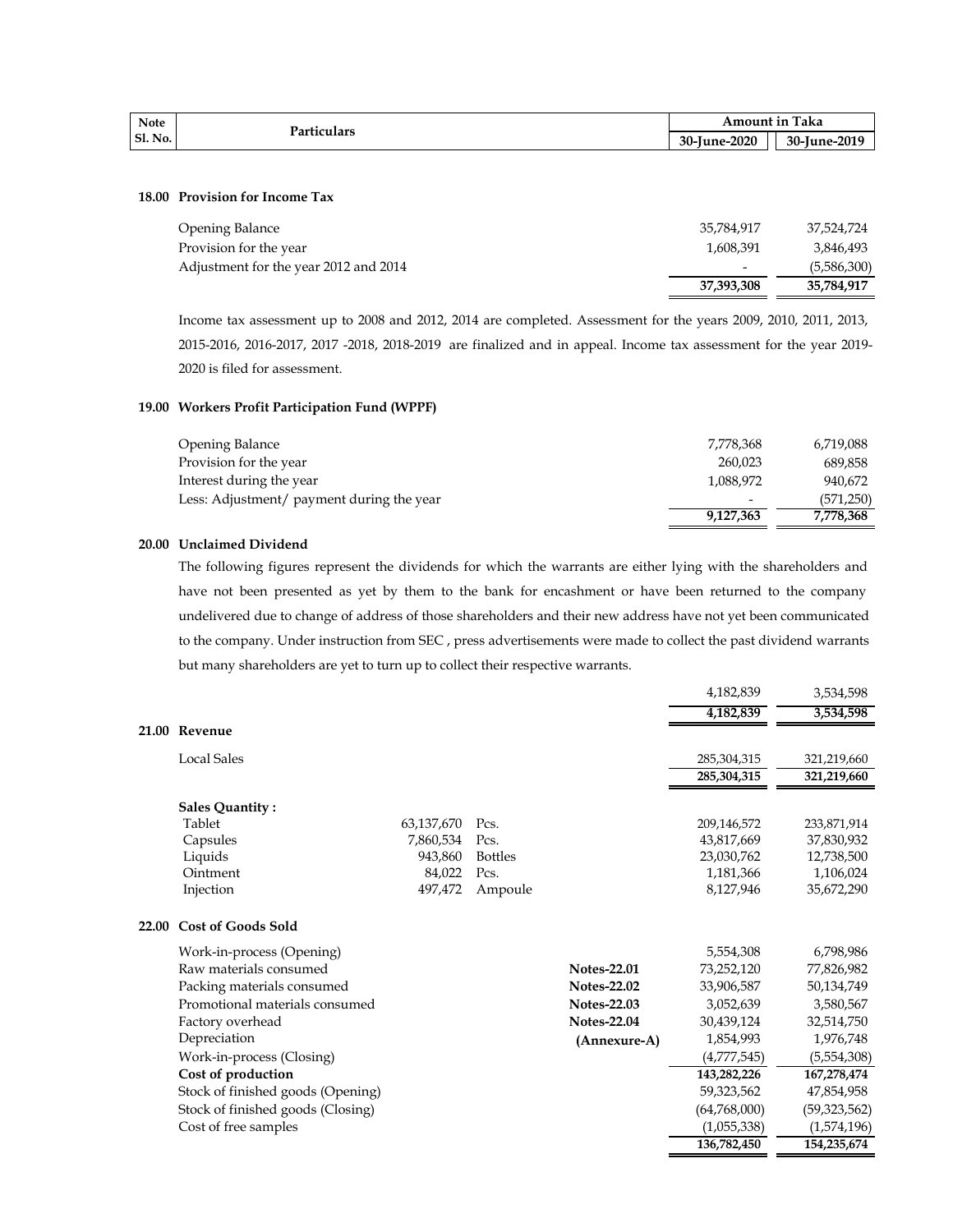| Note    | <b>Particulars</b> |              | <b>Amount in Taka</b> |
|---------|--------------------|--------------|-----------------------|
| Sl. No. |                    | 30-June-2020 | 30-June-2019          |

#### **22.01 Raw Materials Consumption**

|                      | Active<br>Ingredients<br>(kg) | Excipients<br>(kg) | E.H.G.<br>Capsules (pcs) |                |              |
|----------------------|-------------------------------|--------------------|--------------------------|----------------|--------------|
| <b>Opening Stock</b> | 3.296                         | 28,579             | 4,918,700                | 53,359,376     | 62,233,624   |
| Purchase             | 17,754                        | 10,539             | 2,700,120                | 78,735,002     | 68,952,734   |
| Closing Stock        | 2.944                         | 12.409             | 2,888,700                | (58, 842, 258) | (53,359,376) |
|                      | 18,105                        | 26,708             | 4,730,120                | 73,252,120     | 77,826,982   |

Raw materials consumed is 70.89% imported.

#### **22.02 Packing Materials Consumed**

| <b>Opening Stock</b> | 24,694,796   | 34,888,311   |
|----------------------|--------------|--------------|
| Purchase             | 40.049.953   | 39,941,234   |
| Closing Stock        | (30,838,162) | (24,694,796) |
|                      | 33,906,587   | 50,134,749   |

Packing materials consumed is 11.58% imported.

Particulars in respect of quantity of each packing materials as well as value of each class of packing materials are not given as number of items as well as classes of items are large.

# **22.03 Promotional Materials Consumed**

| <b>Opening Stock</b> | 763.559    | 922.244    |
|----------------------|------------|------------|
| Purchase             | 3.045.622  | 3,421,882  |
| Closing Stock        | (756, 542) | (763, 559) |
|                      | 3,052,639  | 3,580,567  |

Particulars in respect of quantity of each promotional materials as well as value of each class of promotional materials are not given as number of items as well as classes of items are large.

#### **22.04 Factory Overhead**

| Salary, wages and allowances | 25.739.597 | 25,672,965 |
|------------------------------|------------|------------|
| Overtime allowances          | 135,010    | 177,430    |
| Car Expenses                 | 487,213    | 760,155    |
| Electricity, Gas and Water   | 2,881,447  | 4,135,753  |
| Conveyance                   | 29.755     | 49,475     |
| Entertainment                | 49.972     | 33,838     |
| Printing and Stationery      | 34,391     | 43,040     |
| Repairs and maintenance      | 612,875    | 665,502    |
| Telephone                    | 82,317     | 68,614     |
| Indirect materials-Packing   | 324,699    | 831,187    |
| Fees and Commissions         | 18.750     |            |
| Uniform                      | 10.621     | 8,041      |
| Power & Fuel                 | 32,477     | 68,750     |
|                              | 30,439,124 | 32,514,750 |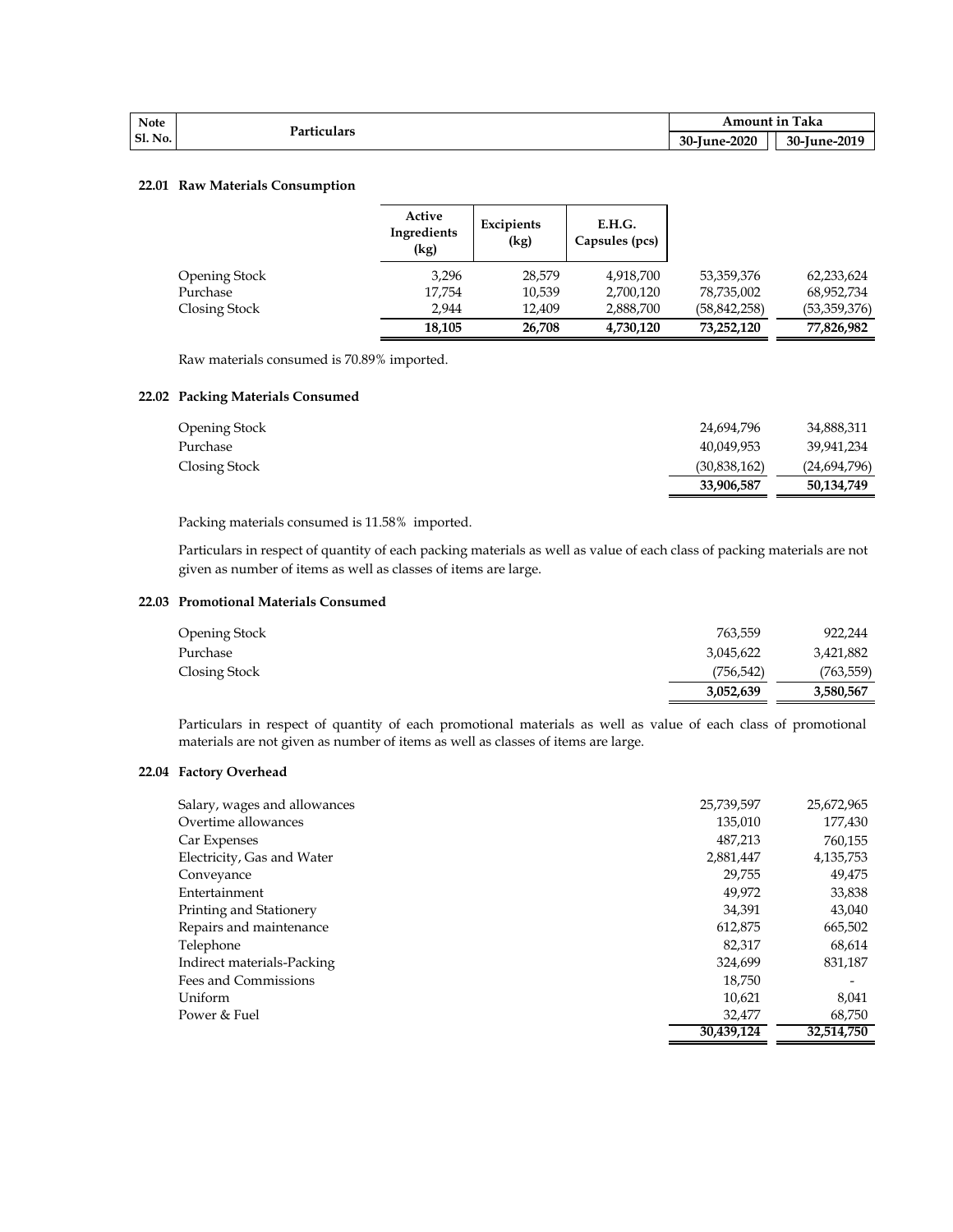| <b>Note</b>                   | m<br>Taka<br>Amount in |              |
|-------------------------------|------------------------|--------------|
| Particulars<br><b>Sl. No.</b> | 30-June-2020           | 30-June-2019 |

# **23.00 Administrative Expenses**

| Salary and allowances                          | 8,683,266  | 8,134,858  |
|------------------------------------------------|------------|------------|
| Directors' Remuneration                        | 6,000,000  | 6,000,000  |
|                                                | 480,000    |            |
| Car expenses                                   |            | 480,000    |
| <b>Bank Charges</b>                            | 92,859     | 30,703     |
| Conveyance                                     | 93,664     | 126,186    |
| Entertainment                                  | 390,610    | 354,516    |
| <b>Travelling Expenses</b>                     |            | 503,811    |
| Postage expenses                               | 11,360     | 16,840     |
| Printing and Stationery                        | 57,750     | 279,687    |
| Electricity, Gas and Water                     | 722,998    | 1,033,037  |
| Repairs and maintenance                        | 160,440    | 91,748     |
| Telephone                                      | 517,016    | 811,318    |
| Fees and commissions                           | 320,645    | 392,503    |
| Membership subscription                        | 191,882    | 184,000    |
| Audit fees (Statutory)                         | 402,500    | 402,500    |
| Insurance premium                              | 83,061     | 73,755     |
| Legal and professional charges                 | 250,000    | 213,000    |
| AGM expenses                                   | 121,513    | 149,687    |
| Advertisement & Publicity                      | 15,500     | 119,079    |
| Depreciation (Annexure A)                      | 4,767,160  | 5,878,525  |
| Depreciation on Right-of-Use Asset (Note-5.00) | 1,308,440  |            |
|                                                | 24,670,664 | 25,275,753 |

# **24.00 Selling, Distribution and Marketing Expenses**

| Salary and allowances                | 85,100,700  | 83,588,252  |
|--------------------------------------|-------------|-------------|
| <b>Incentive Bonus</b>               |             | 1,212,740   |
| Rent, rates and taxes                | 1,134,560   | 4,217,953   |
| Car expenses                         | 210,000     | 100,338     |
| <b>Bank</b> charges                  | 26,198      | 47,389      |
| Conveyance                           | 156,422     | 262,097     |
| Entertainment                        | 13,775      | 130,983     |
| Postage expenses                     | 25,632      | 16,255      |
| Printing and Stationery              | 288,006     | 376,038     |
| Repairs and maintenance              | 143,415     | 338,745     |
| Telephone                            | 1,179,531   | 1,370,462   |
| Electricity, Gas and Water           | 199,459     | 431,769     |
| Fees and commissions                 | 70,000      |             |
| TA/DA of MR and others               | 7,476,310   | 7,095,481   |
| General expenses                     | 9,292       | 2,550       |
| Meeting/Conference/Training expenses | 736,908     | 1,271,610   |
| Delivery Van expenses                | 25,342      | 341,621     |
| Delivery expenses                    | 12,358,218  | 16,379,451  |
| Free Sample                          | 1,850,632   | 2,806,078   |
|                                      | 111,004,400 | 119,989,812 |

# **25.00 Financial Expenses**

| Interest on Overdraft     | 5.661.529 | 5,280,553 |
|---------------------------|-----------|-----------|
| Interest on Lease Finance | 895.840   | 1,700,030 |
| Interest on WPPF          | 1.088.972 | 940.672   |
|                           | 7.646.341 | 7,921,255 |
|                           |           |           |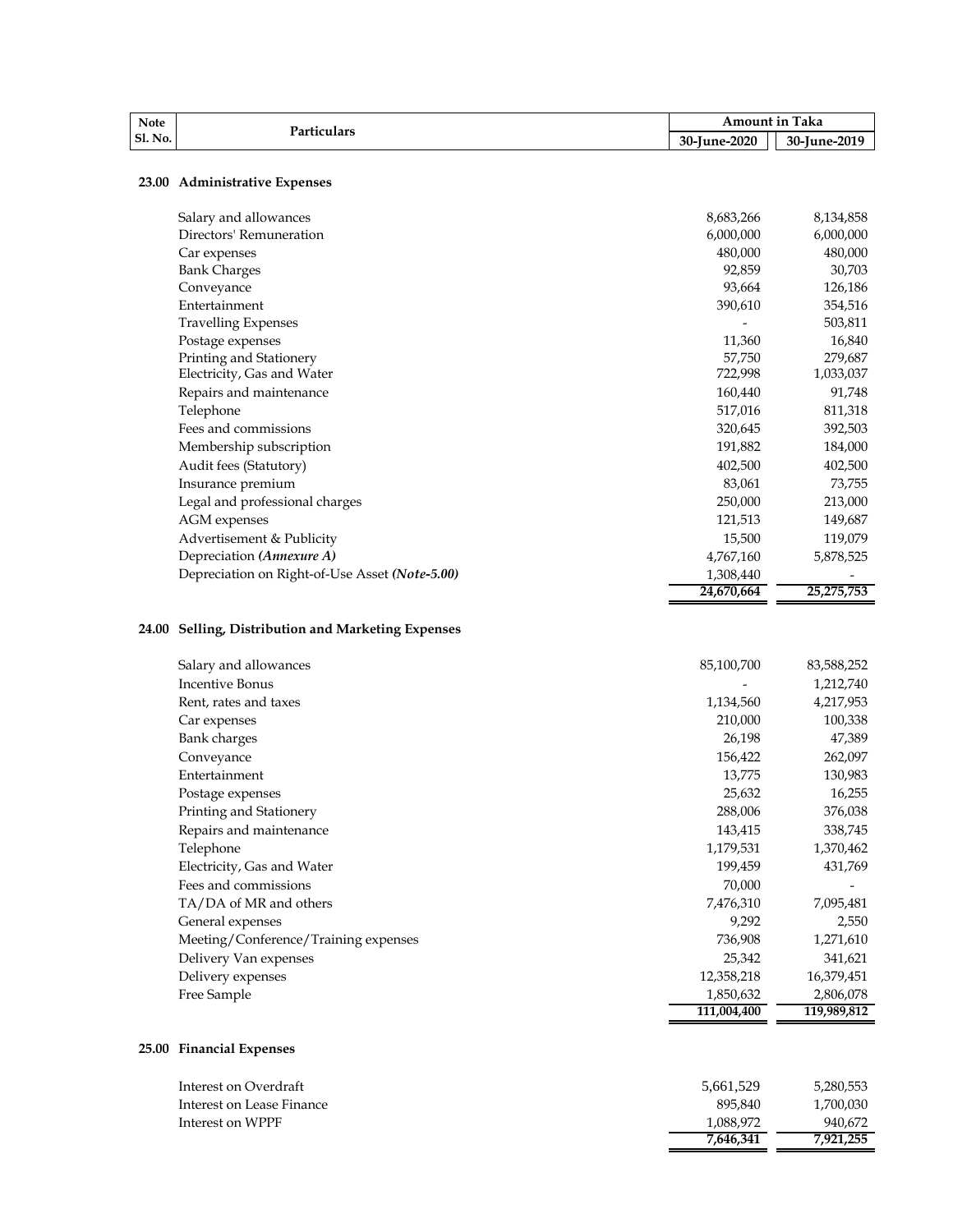| Note<br><b>Sl. No.</b> | n.<br>lare | Taka<br>Amount in                |                                     |
|------------------------|------------|----------------------------------|-------------------------------------|
|                        |            | $-2020$<br>$30^{-7}$<br>.111 n.e | 20 T<br>$-2019$<br>.111 n.e.<br>ັບເ |
|                        |            |                                  |                                     |

#### **26.00 Contribution to Workers Profit Participation Fund**

| Workers Profit Participation Fund | 260.023 | 689.858 |
|-----------------------------------|---------|---------|
|                                   | 260.023 | 689.858 |

This represents 5% of net profit before charging the contribution for the year provided as per provisions of the Companies Profit (Workers Participation) Act, 1968 and is payable to workers as defined in the said Act. No distribution has been made during the year which is required as per law.

| <b>27.00</b> | <b>Basic Earnings per Share</b>                                          |                |             |
|--------------|--------------------------------------------------------------------------|----------------|-------------|
|              | This is made up as follows :                                             |                |             |
|              | Earning attributable to the Ordinary Shareholders (Net profit after tax) | 3,636,723      | 3,367,016   |
|              | Weighted average number of Ordinary shares outstanding during the year   | 2,400,000      | 2,400,000   |
|              |                                                                          | 1.52           | 1.40        |
|              | 28.00 Net Asset Value                                                    |                |             |
|              | Non-Current Assets                                                       | 106,483,632    | 109,130,839 |
|              | Current Assets                                                           | 321,567,075    | 293,863,895 |
|              | Non-Current Liabilities                                                  | 9,691,981      | 9,462,116   |
|              | <b>Current Liabilities</b>                                               | 360,511,775    | 335,722,389 |
|              |                                                                          | 57,846,951     | 57,810,229  |
|              | Number of Ordinary Shares of Taka 10 each at Balance Sheet Date          | 2,400,000      | 2,400,000   |
|              | NAV - Per Share at Balance Sheet Date                                    | 24.10          | 24.09       |
| <b>29.00</b> | Net Operating Cash Flow per Share                                        |                |             |
|              | Cash flows from net operating activities as per Statement of Cash flows  | (11, 971, 372) | 39,401,393  |
|              | Weighted average number of Ordinary shares outstanding during the year   | 2,400,000      | 2,400,000   |
|              | Net Operating Cash Flow - Per Share on Shares at Balance Sheet Date      | (4.99)         | 16.42       |
|              |                                                                          |                |             |

#### **30.00 Related Party Transactions - Disclosure Under IAS 24**

The Company has entered into transactions with other entities that fall within the definition of related party as contained in IAS-24 "Related Party Disclosures". The Company opines that terms of related party transactions do not significantly differ from those that could have been obtained from third parties. Total transactions of the significant related parties as at 30 June 2020 were as follows:

| Name of the Party             | Relationship     | Nature of<br>Transaction             | Opening<br><b>Balance</b> | <b>Addition during</b><br>the year | Adjustment<br>during the year | Closing<br><b>Balance</b> |
|-------------------------------|------------------|--------------------------------------|---------------------------|------------------------------------|-------------------------------|---------------------------|
| Aziz Mohammad<br>Bhai         | Chairman         | Inter company<br>Loan/<br>Receivable | 117,650,308               |                                    | 9,000,000                     | 108,650,308               |
| Olympic Industries<br>Limited | Group<br>Concern | Inter company<br>Loan/<br>Receivable | 1,085,671                 |                                    |                               | 1,085,670                 |
| Bengal Steel Works<br>Limited | Group<br>Concern | Inter company<br>Loan/<br>Receivable | 19,158,811                | 1,172,950                          |                               | 20,331,761                |
| Ambee Films<br>Limited        | Group<br>Concern | Inter company<br>Loan/<br>Receivable | 97,986                    |                                    |                               | 97,986                    |
|                               | Total            |                                      | 137,992,776               | 1,172,950                          | 9.000.000                     | 130,165,726               |

*Note:* Out of total amount of TK. 20,331,761.00 of Bengal Steel Works Ltd from the above table , The amount of TK. 4,884,403.00 is included from the year 2016 to 2019 whereas the amount of TK. 1,172,950. is also included from the running year 2020. Company will take permission from the share holders in the next Annual General Meeting for TK. 4,884,403.00 as well as TK. 1,172,950.00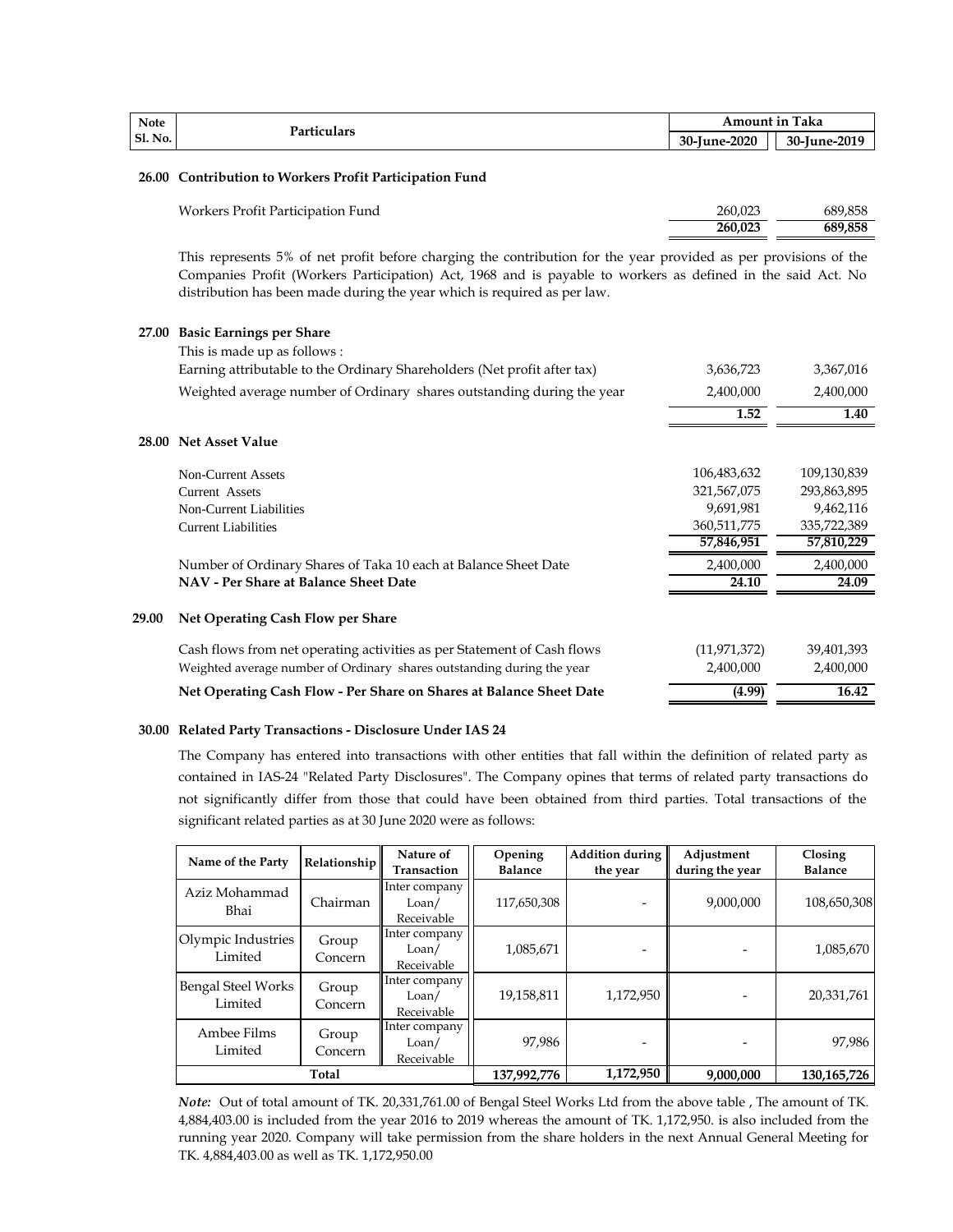| Note           | Particulars | <b>in Taka</b><br>Amount in ' |              |
|----------------|-------------|-------------------------------|--------------|
| <b>Sl. No.</b> |             | 30-June-2020                  | 30-June-2019 |

#### **30.01 Salaries / Perquisites to Directors & Officers**

During the year , the amount of compensation paid to Key Management Personnel including Board of Directors is as under ( As Para 17 of IAS 24 Related Party Disclosures):

| Short Term Employee Benefits | 15,581,250 |
|------------------------------|------------|
| Post- Employment Benefits    |            |
| Other Long-Term Benefits     |            |
| Termination Benefits         |            |
| Others                       |            |
|                              | 15,581,250 |

There is no other benefits provided by the company to it's employees other than a contributory Provident Fund Scheme.

#### **30.02 Directors Remuneration :**

During the year total remuneration paid to directors amounting to Tk. **6,000,000.**

#### **31.00 Number of Employees**

Total number of employees of the Company was 736 as on 30 June, 2020. Total number of employees of the Company was 891 as on 30 June, 2019.

#### **32.00 Financial Risk Management**

#### **(a) Credit risk**

Credit risk is the risk of a financial loss to the Company if a customer or counterparty to a financial instrument fails to meet its contractual obligations and arises principally from the Company's receivables. Management has a credit policy in place and exposure to credit risk is monitored on an ongoing basis. Risk exposures from other financial assets, i.e. cash at bank and other external receivables are nominal.

#### **Exposure to credit risk**

| <b>Particulars</b>           | <b>Note</b> | 30-June-2020 | 30-June-2019 |
|------------------------------|-------------|--------------|--------------|
| Accounts Receivable & Others | 7.00        | 69,147,724   | 65,053,413   |
| Cash & Cash Equivalents      | 9.00        | 11,115,834   | 5,568,019    |
|                              |             | 80,263,558   | 70,621,432   |

The aging of trade receivables at the reporting date was:

| Particulars         | 30-June-2020 | 30-June-2019 |
|---------------------|--------------|--------------|
| Dues below 6 months | 36,578,954   | 29,887,781   |
| Dues over 6 months  | 32,568,770   | 35,165,632   |
|                     | 69,147,724   | 65,053,413   |

#### **b) Liquidity risk**

Liquidity risk is the risk that the Company will not be able to meet its financial obligations when they fall due. The Company's approach to managing liquidity (cash and cash equivalents) is to ensure, as far as possible, that it will always have sufficient liquidity to meet its liabilities when due, under both normal and stressed conditions, without incurring unacceptable losses or risking damage to the Company's reputation. Typically, the Company ensures that it has sufficient cash and cash equivalents to meet expected operational expenses, including financial obligations through preparation of the cash flow forecast, prepared based on time line of payment of the financial obligation and accordingly arrange for sufficient liquidity/fund to make the expected payment within due date.

In extreme stressed conditions, the Company may get support from the related Company in the form of short term financing.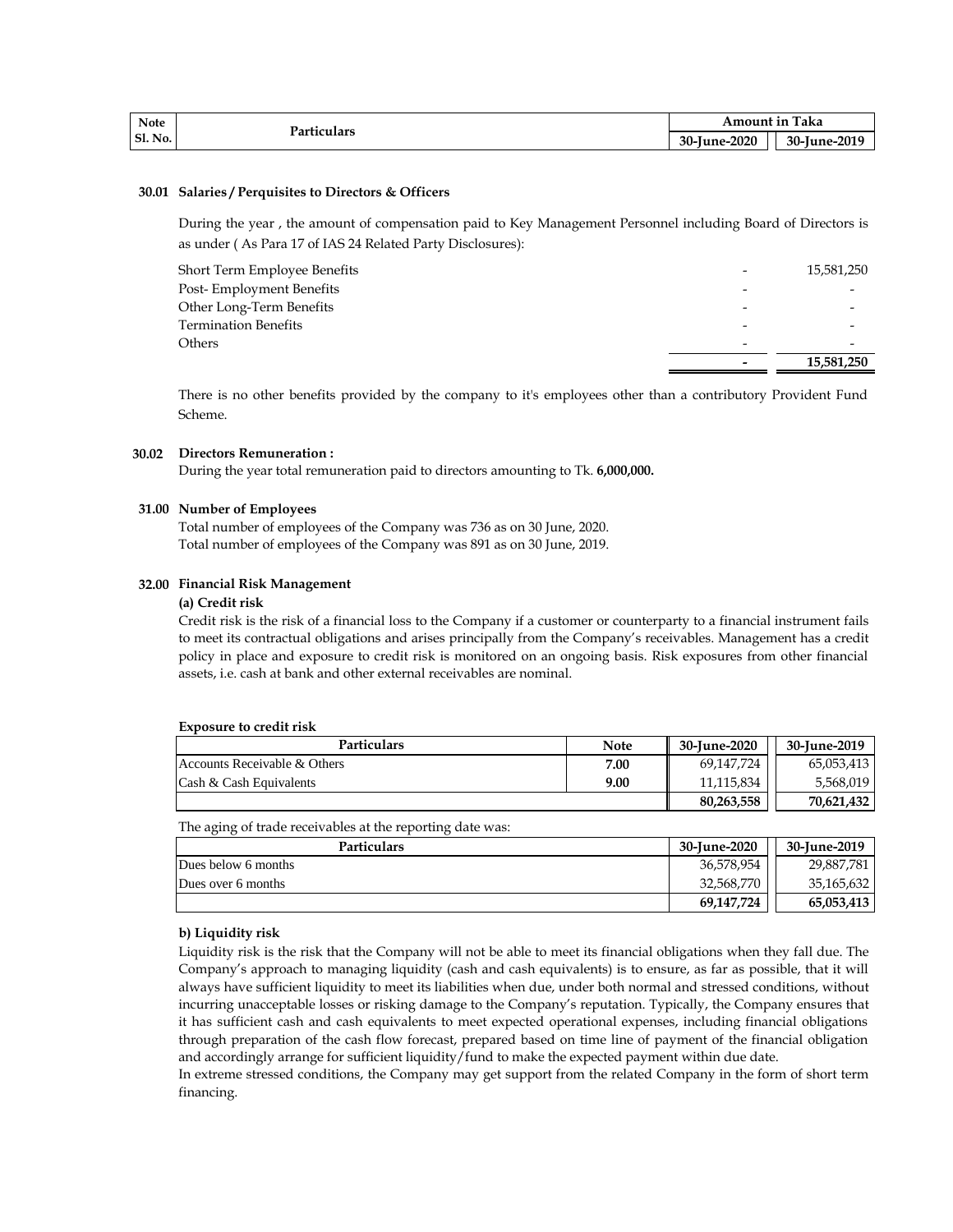| <b>Note</b>    | Particulars | Taka<br>Amount in |              |  |  |
|----------------|-------------|-------------------|--------------|--|--|
| <b>Sl. No.</b> |             | 30-June-2020      | 30-June-2019 |  |  |

#### **(c) Market risk**

Market risk is the risk that any change in market prices such as foreign exchange rates and interest will affect the Company's income or the value of its holdings of financial instruments. The objective of market risk management is to manage and control market risk exposures within acceptable parameters.

#### *(i) Currency risk*

The Company is exposed to currency risk on certain purchases such as import of raw & packing materials, machineries and equipment. Majority of the Company's foreign currency transactions are denominated in USD and relate to procurement of raw & packing materials, machineries and equipment from abroad.

#### *(ii) Interest rate risk*

Interest rate risk is the risk that arises due to changes in interest rates on borrowing. There was no foreign currency loan which is subject to floating rates of interest. Local loans are, however, not significantly affected by fluctuations in interest rates. The Company has not entered into any type of derivative instrument in order to hedge interest rate risk as at the reporting date.

#### **33.00 Reconciliation of Net Profit with Cash flows from Operating Activities**

| Net Profit after Tax                         | 3,636,723      | 3,367,016   |
|----------------------------------------------|----------------|-------------|
| Adjustments                                  | 7,625,917      | 8,162,772   |
| Depreciation on Property, Plant & Equipment  | 6,622,153      | 7,855,272   |
| Depreciation on Right of Use Asset           | 1,308,440      |             |
| Deferred Tax                                 | (304, 676)     | 307,500     |
|                                              |                |             |
| <b>Changes in Working Capital</b>            | (23, 234, 012) | 27,871,605  |
| Increase in Inventories                      | 15,726,906     | (9,422,522) |
| Increase in Accounts Receivable & Others     | 4,094,311      | (7,498,989) |
| Increase in Advances, Deposits & Prepayments | 2,553,617      | (9,759,053) |
| Decrease in Creditor for Goods               | (1,022,436)    | 1,054,146   |
| Decrease in Liabilities for Expenses         | (1,705,155)    | 1,187,117   |
| Increase in Provision for Income Tax         | 1,608,391      | (1,739,807) |
| Increase in Worker Profit Participation Fund | 260,023        | 689,585     |
|                                              |                |             |
| Net Cash Generated from Operating Activities | (11, 971, 372) | 39,401,393  |
| Net Operating Cash Flow per share            | (4.99)         | 16.42       |

#### **34.00 Production Capacity & Capacity Utilization**

|                            |                        | On single shift basis | <b>Remarks</b>       |  |
|----------------------------|------------------------|-----------------------|----------------------|--|
| Products                   | Production<br>capacity | Actual<br>production  |                      |  |
| Tablet group (Pcs)         | 1,200,000              | 1,100,000             | As per market demand |  |
| Capsule group (Pcs)        | 384,000                | 288,000               | As per market demand |  |
| Suspension group (Bottles) | 8,000                  | 7,000                 | -do-                 |  |
| Injectable (Ampoules)      | 35,000                 | 30,000                | -do-                 |  |
| Tube                       | 7,500                  | 5,000                 | -do-                 |  |

#### **35.00 Capital Expenditure Commitment**

**The Board of Directors of the company adopted the following decisions with regard to Capital Expenditures:** There was no material capital expenditure authorized by the Board but not contracted for at June 30,2020.

#### **36.00 Contingent liabilities**

There may arise contingent liability for unassessed income tax cases pending with Tax Department.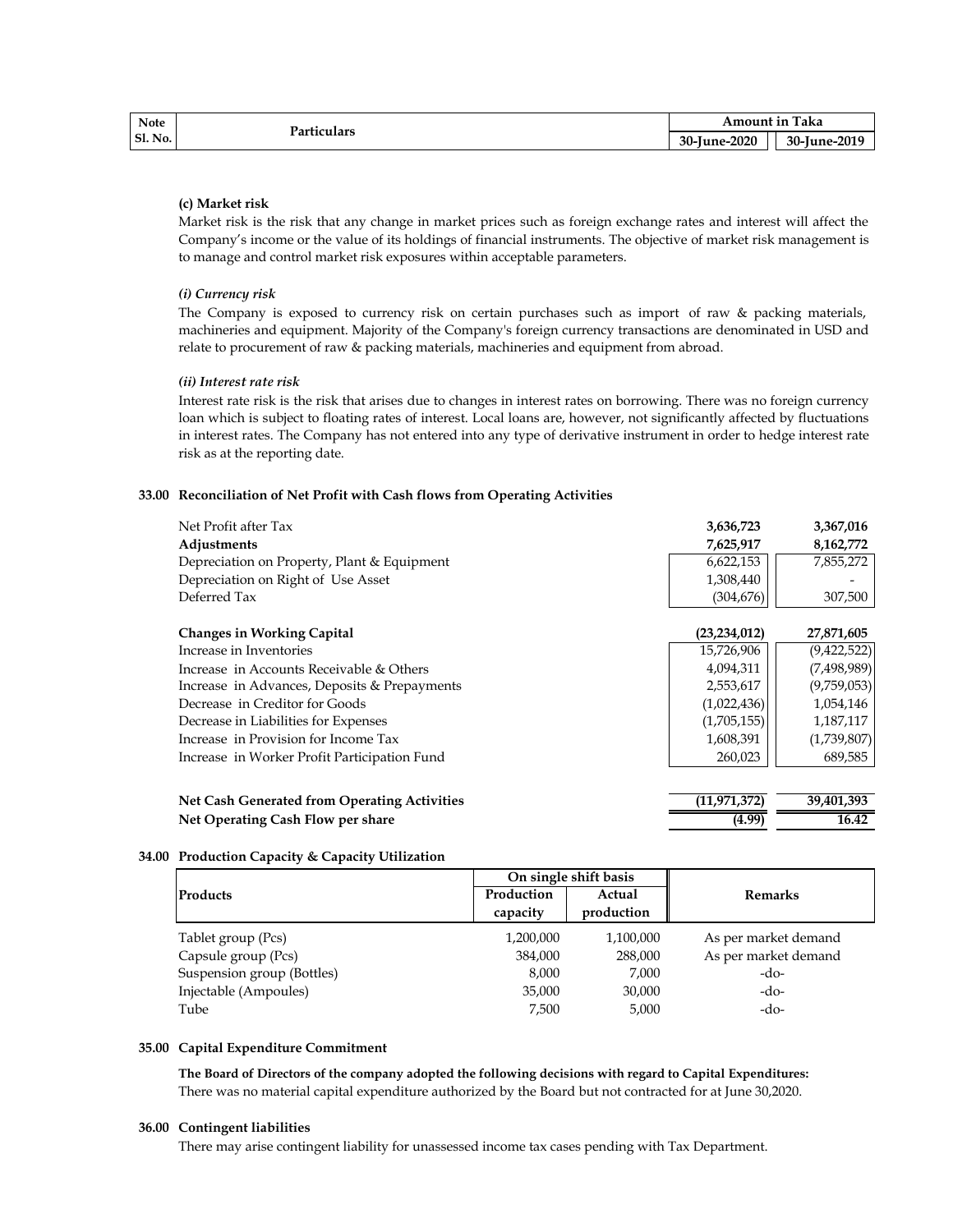| Note           | Particulars | Amount in Taka |              |  |  |
|----------------|-------------|----------------|--------------|--|--|
| <b>Sl. No.</b> |             | 30-June-2020   | 30-June-2019 |  |  |

#### **37.00 Payments made in Foreign currency**

| Import of Raw material     | 55,816,421 | 59,413,636 |
|----------------------------|------------|------------|
| Import of Packing material | 4.636.525  | 14.043.629 |

No other expenses including royalty, technical expert and professional advisory fees, interest etc. was incurred or paid in foreign currencies except as stated above.

#### **38.00 Going Concern**

The financial statements of the Company are prepared on a going concern basis. As per management assessment there are no material uncertainties related to events or conditions which may cast significant doubt upon Company's ability to continue as a going concern. The management do not see any issue with respect to going concern due to recent pandemic COVID-19. Besides, the management is not aware of any other material uncertainties that may cast significant doubt upon the Company's ability to continue as a going concern, which is most unlikely though yet considering overall perspectives.

#### **39.00 Events after the Reporting Period**

Subsequent to the balance sheet date, the Board of Directors has proposed 15% cash dividend i.e. Taka 1.50per share which will be recognized in the accounts as and when approved by the shareholders in the annual general meeting.

Excepting to that, no circumstances have arisen since the date of statement of financial position which would require adjustment to, or disclosure in, the financial statements or notes thereto.

#### **40.00 Approval of the Financial Statements**

These financial statements were authorized for issue in accordance with a resolution of the Company's Board of Directors meeting on June 07, 2020.

**Sd/- Alternate Director In Place of Managing Director (Serajul Islam) (Sakina Miraly)**

**Sd/-**

**Director Director (Nurjehan Hudda) Sd/-**

**Sd/-**

**(A. K. M. Khairul Aziz) (Mohammad Amir Hossain) Chief financial officer Company Secretary Sd/-**